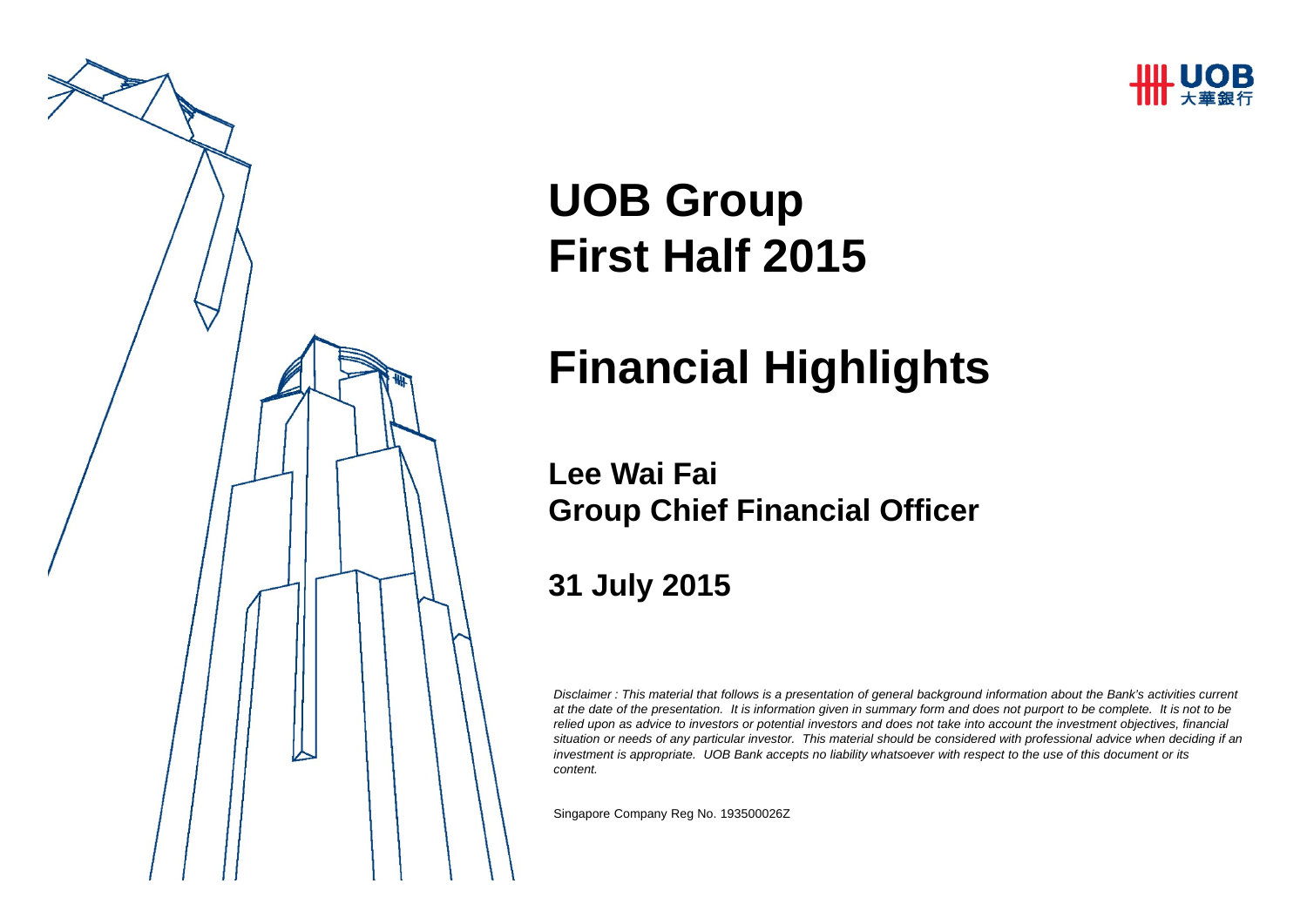

## **1H15 NPAT of \$1.56 billion, down 2% YoY**

|                                       | <b>1H15</b>   | <b>1H14</b>   | $+$ /(-)                      |
|---------------------------------------|---------------|---------------|-------------------------------|
|                                       | $\mathsf{Sm}$ | $\mathsf{Sm}$ | $\%$                          |
| Net interest income                   | 2,414         | 2,234         | 8.1                           |
| Fee and commission income             | 919           | 824           | 11.5 $\triangle$              |
| Other non-interest income             | 550           | 578           | $(4.9)$ $\blacktriangledown$  |
| <b>Total income</b>                   | 3,882         | 3,636         | 6.8 $\triangle$               |
| Less: Total expenses                  | 1,729         | 1,542         | 12.1 $\triangle$              |
| <b>Operating profit</b>               | 2,153         | 2,094         | $2.8 \triangle$               |
| Less: Specific allowances             | 271           | 124           | $>100.0$ $\triangle$          |
| General allowances                    | 51            | 183           | $(72.2)$ $\blacktriangledown$ |
| Add: Associates & joint ventures      | 44            | 69            | $(36.3)$ $\blacktriangledown$ |
| Net profit before tax                 | 1,876         | 1,857         | 1.0 $\triangle$               |
| Less: Tax & non-controlling interests | 313           | 260           | 20.3 $\triangle$              |
| Net profit after tax                  | 1,563         | 1,596         | $(2.1)$ $\blacktriangledown$  |



favourable variance to earnings unfavourable variance to earnings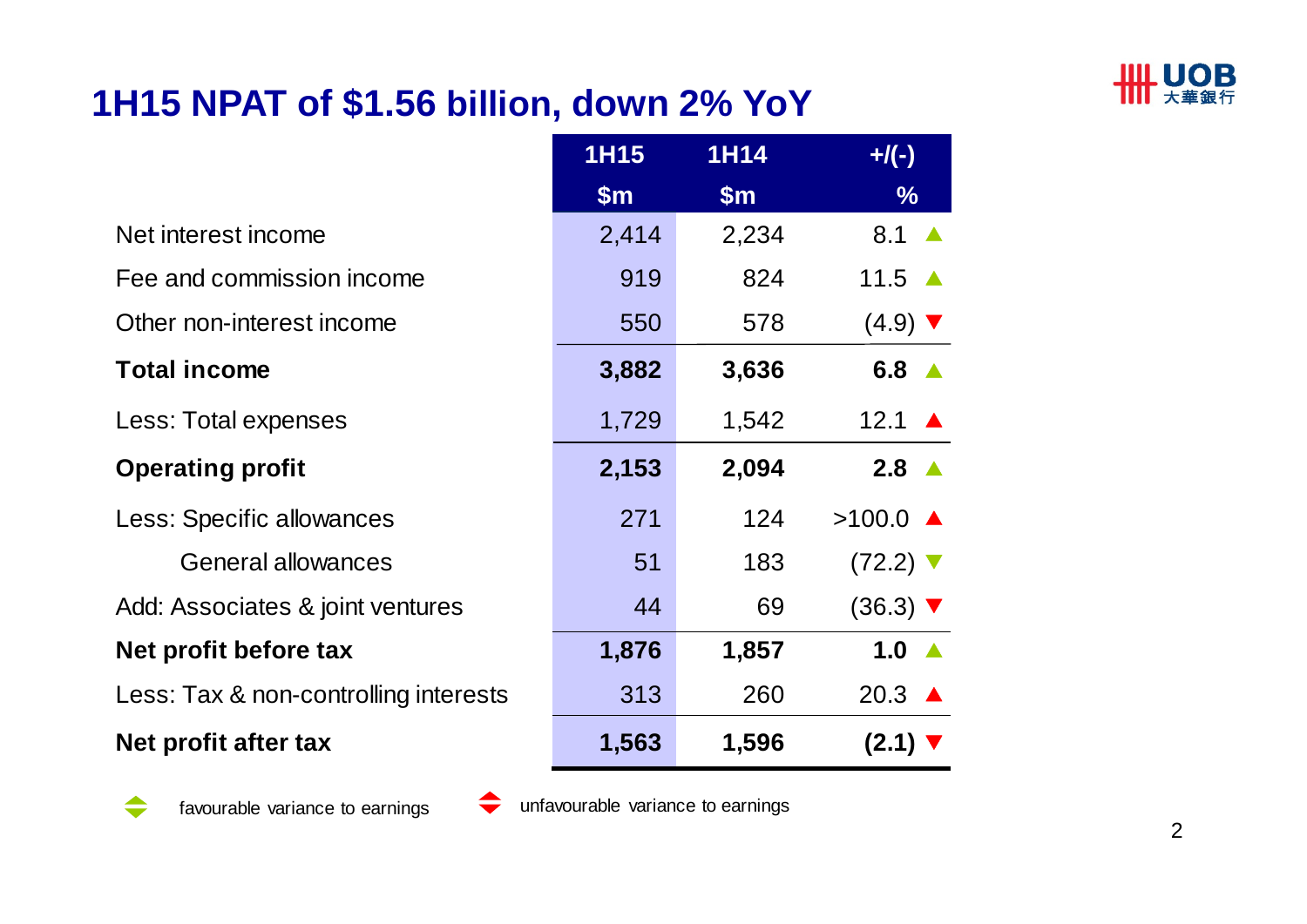# **2Q15 NPAT of \$762 million, down 6% YoY and 5% QoQ**



|                                       | <b>2Q15</b> | <b>2Q14</b> | $+/(-)$                       | <b>1Q15</b>    | $+/(-)$                         |
|---------------------------------------|-------------|-------------|-------------------------------|----------------|---------------------------------|
|                                       | \$m\$       | \$m\$       | $\frac{9}{6}$                 | \$m\$          | $\frac{9}{6}$                   |
| Net interest income                   | 1,213       | 1,124       | $7.9 \triangle$               | 1,201          | 1.0 $\triangle$                 |
| Fee and commission income             | 465         | 410         | 13.4 $\triangle$              | 453            | 2.6 $\triangle$                 |
| Other non-interest income             | 248         | 350         | $(29.0)$ $\blacktriangledown$ | 301            | $(17.5)$ $\blacktriangledown$   |
| <b>Total income</b>                   | 1,927       | 1,884       | $2.2 \triangle$               | 1,956          | $(1.5)$ $\blacktriangledown$    |
| Less: Total expenses                  | 877         | 787         | 11.4 $\triangle$              | 852            | 2.8 $\triangle$                 |
| <b>Operating profit</b>               | 1,050       | 1,098       | $(4.4)$ $\blacktriangledown$  | 1,103          | $(4.8)$ $\blacktriangledown$    |
| Less: Specific allowances             | 176         | 91          | 92.7 ▲                        | 95             | 84.7 ▲                          |
| <b>General allowances</b>             | (23)        | 59          | $(>100.0)$ ▼                  | 74             | $(>100.0)$ $\blacktriangledown$ |
| Add: Associates & joint ventures      | 40          | 26          | $52.7 \triangle$              | $\overline{4}$ | $>100.0$ $\triangle$            |
| Net profit before tax                 | 938         | 974         | $(3.8)$ $\blacktriangledown$  | 938            | $(0.1)$ $\blacktriangledown$    |
| Less: Tax & non-controlling interests | 176         | 166         | $5.9 \triangle$               | 137            | 28.1 $\triangle$                |
| Net profit after tax                  | 762         | 808         | $(5.7)$ $\blacktriangledown$  | 801            | $(4.9)$ $\blacktriangledown$    |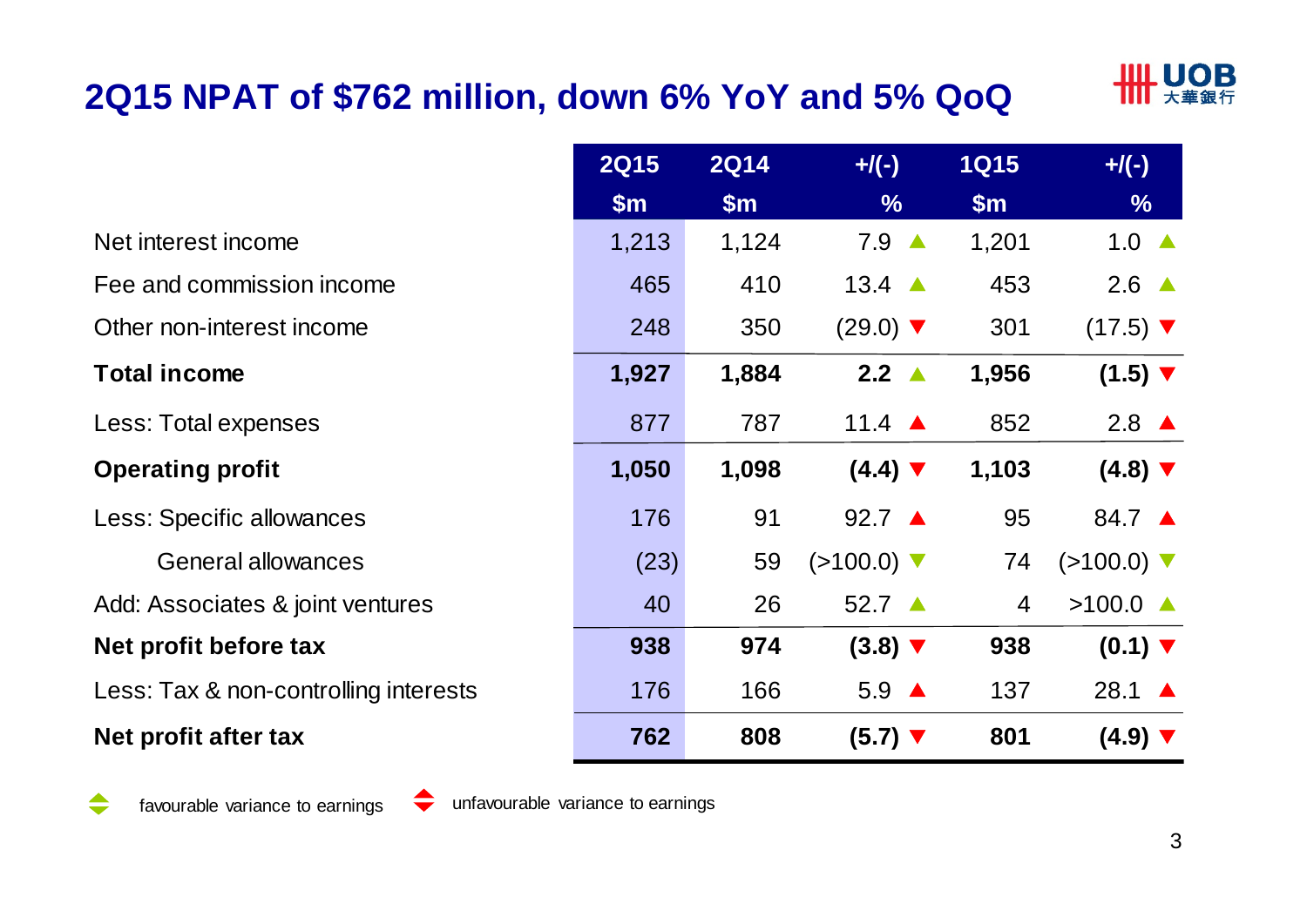# **NII Continued its Upward Trend Rising 8% YoY and 1% QoQ**



### **Net Interest Income (NII) and Margin**

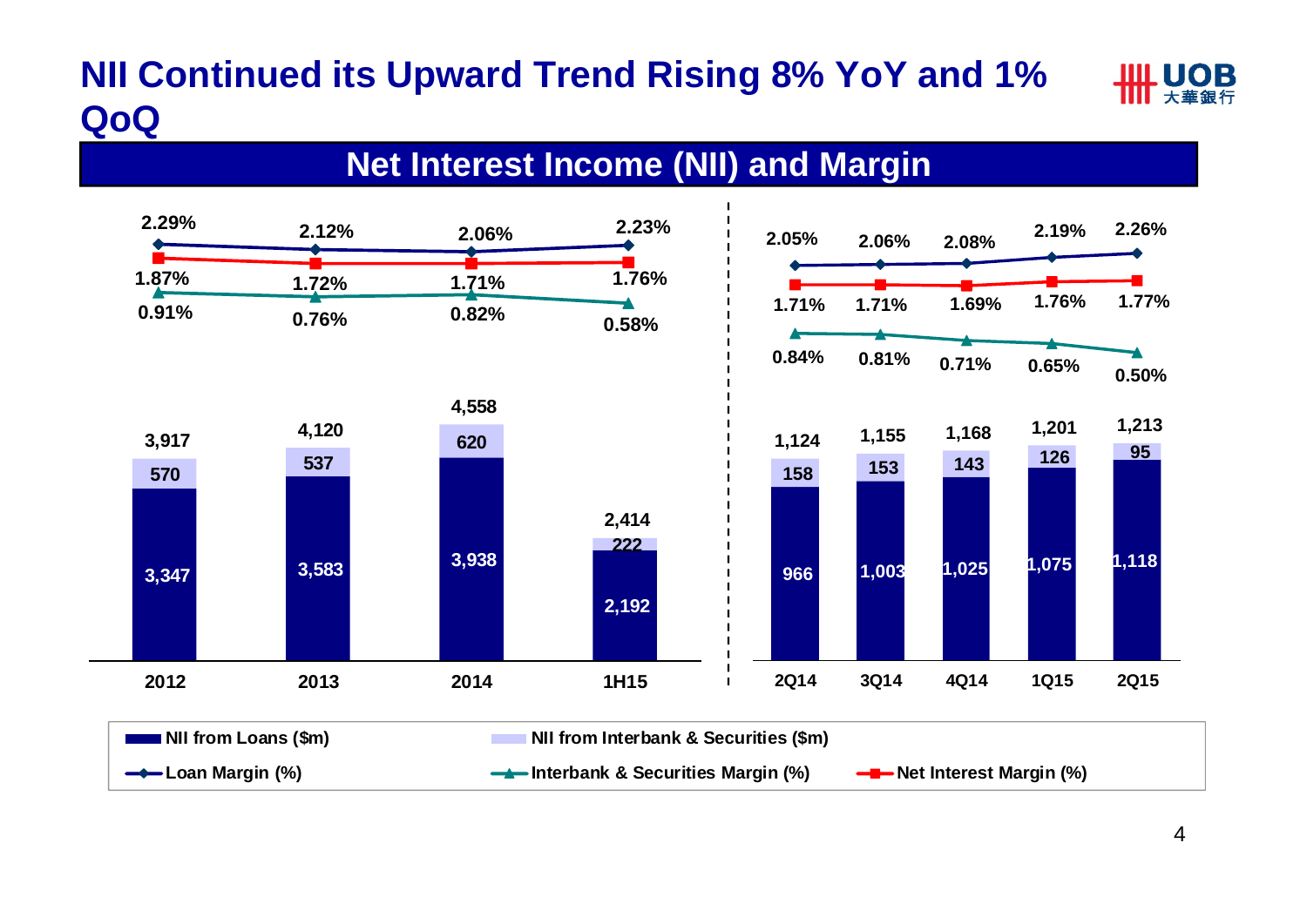### **Fee Income up 12% YoY and 3% QoQ offset by weaker Trading and Investment Income**



### **Non-Interest Income (Non-NII) and Non-NII Ratio**

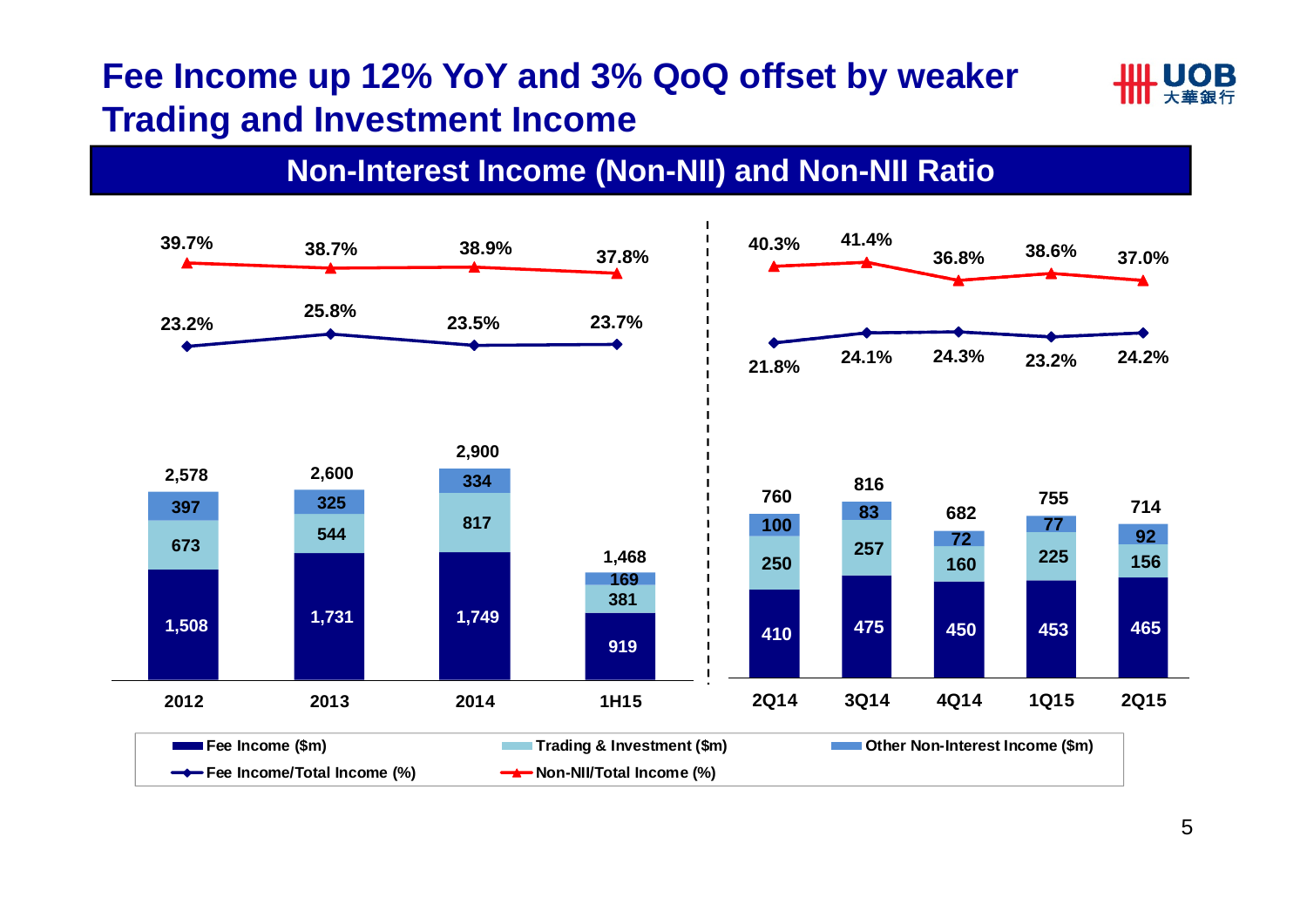# **Higher Expenses to Support Growing Franchise**



#### **Operating Expenses and Expense / Income Ratio**

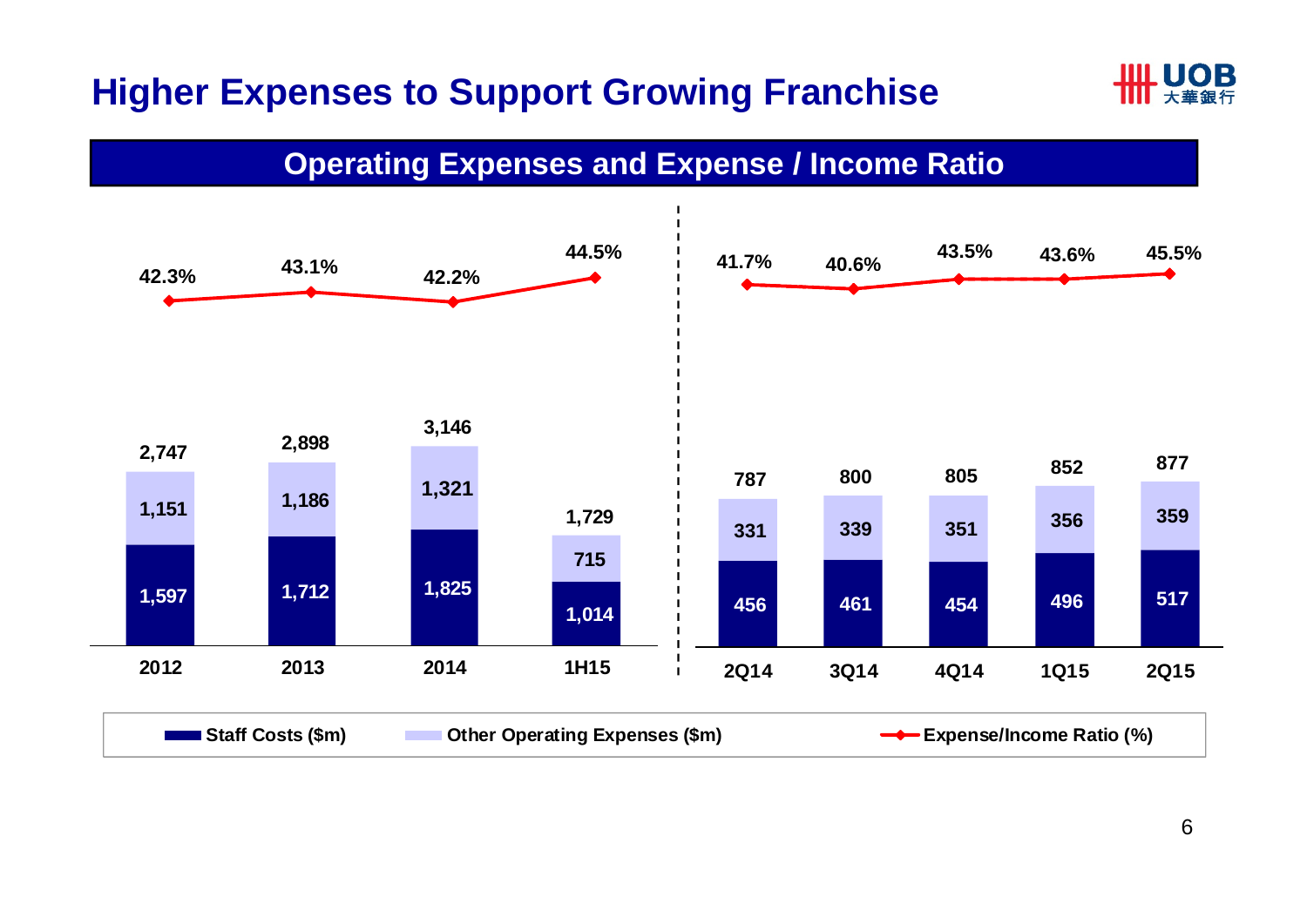# **Maintain Total Loan Charge Off Rate at 32bps**



#### **Allowances on Loans**



**Total Allowances on Loans/Average Gross Customer Loans (basis points) \***

\* On annualised basis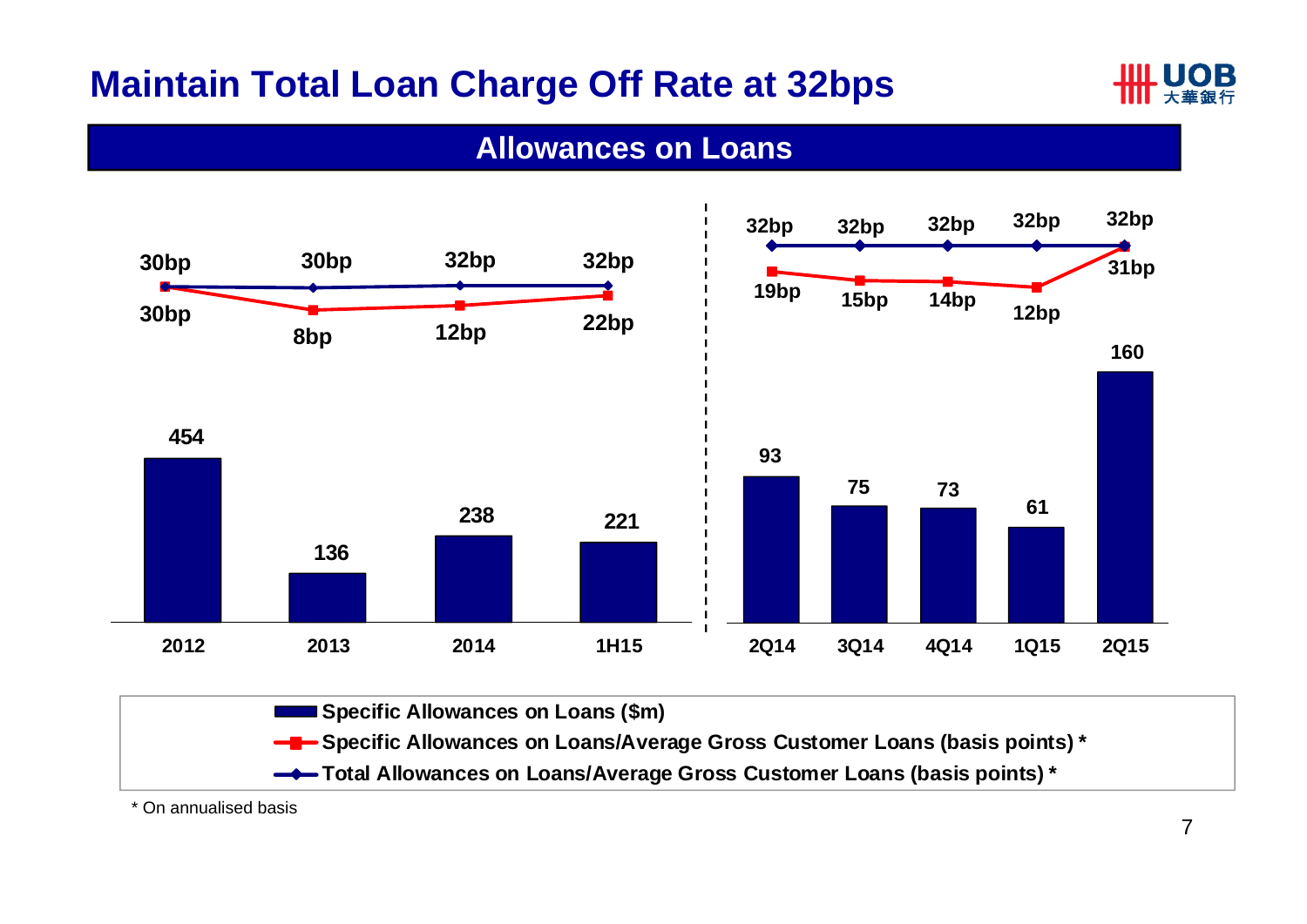### **Performance by Business Segment**



|                                        |             |             |               | 1H15<br>Others-1% |
|----------------------------------------|-------------|-------------|---------------|-------------------|
|                                        | <b>1H15</b> | <b>1H14</b> | $+$ /(-)      | 7%                |
| <b>Segment Operating Profit</b>        | \$m\$       | \$m\$       | $\frac{9}{6}$ |                   |
| Group Retail (GR)                      | 751         | 672         | 11.8          | 35%               |
| Group Wholesale Banking (GWB)          | 1,263       | 1,115       | 13.3          | 59%               |
| Global Markets & Investment Mgt (GMIM) | 152         | 319         | (52.4)        |                   |
| <b>Others</b>                          | (13)        | (12)        | (8.3)         | 1H14<br>15%       |
| <b>Total</b>                           | 2,153       | 2,094       | 2.8           | 32%               |

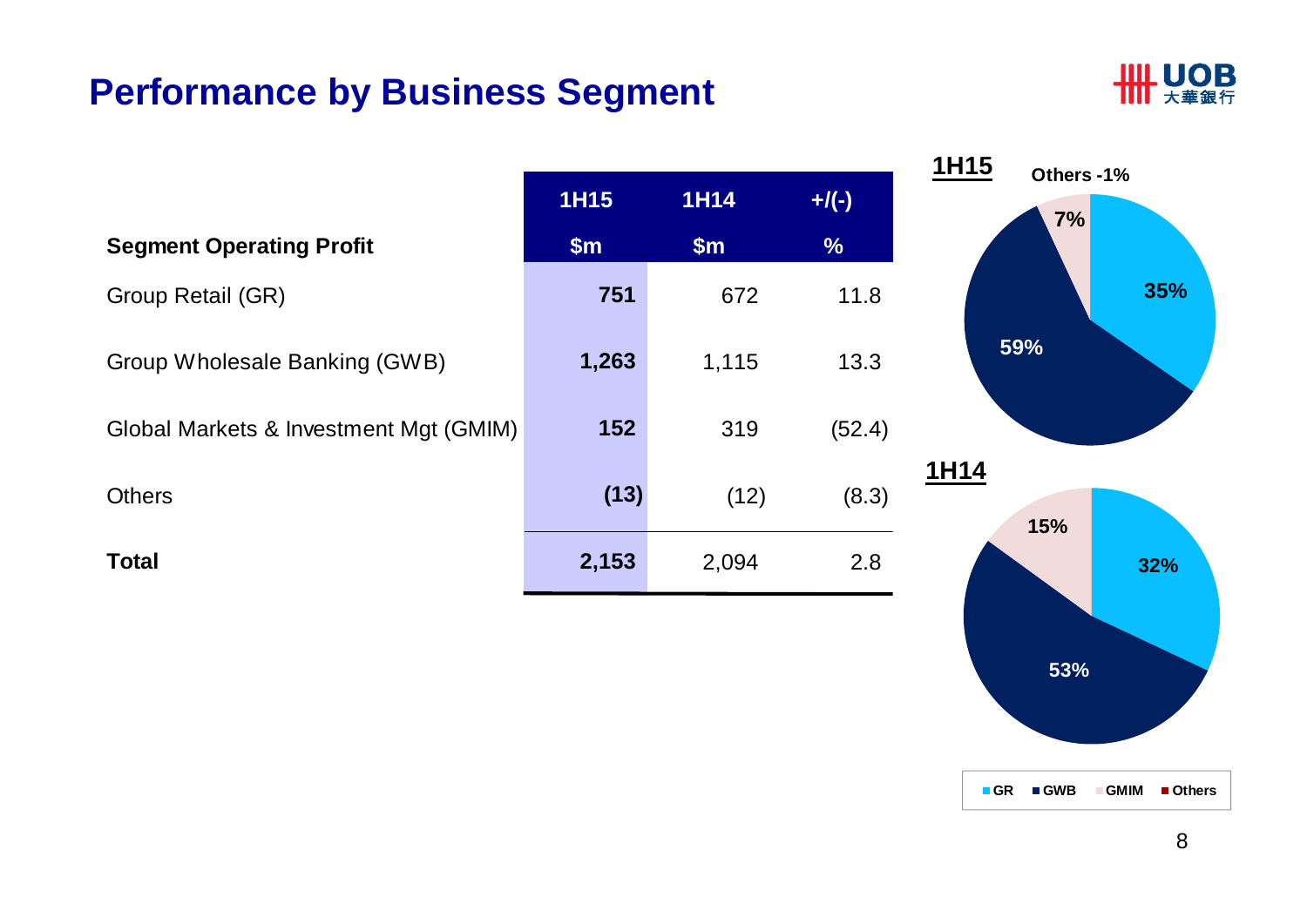### **Overseas Operating Profit Contribution Rose 8% YoY (FX Translation Excluded)**

**IIIL UOB** 

| <b>1H15</b><br>\$m\$ | <b>1H14</b><br>\$m\$ | $+$ /(-)<br>$\%$ | At<br>constant<br><b>FX</b> rate<br>$+$ /(-)<br>$\frac{0}{6}$ |  |
|----------------------|----------------------|------------------|---------------------------------------------------------------|--|
| 1,300                | 1,303                | (0.3)            | (0.3)                                                         |  |
| 677                  | 668                  | 1.3              | 0.9                                                           |  |
| 307                  | 308                  | (0.2)            | 4.3                                                           |  |
| 133                  | 111                  | 19.5             | 12.7                                                          |  |
| 49                   | 65                   | (24.9)           | (21.8)                                                        |  |
| 188                  | 184                  | 2.2              | 2.2                                                           |  |
| 177                  | 124                  | 43.1             | 44.6                                                          |  |
| 2,153                | 2,094                | 2.8              | 2.7                                                           |  |
|                      |                      |                  |                                                               |  |

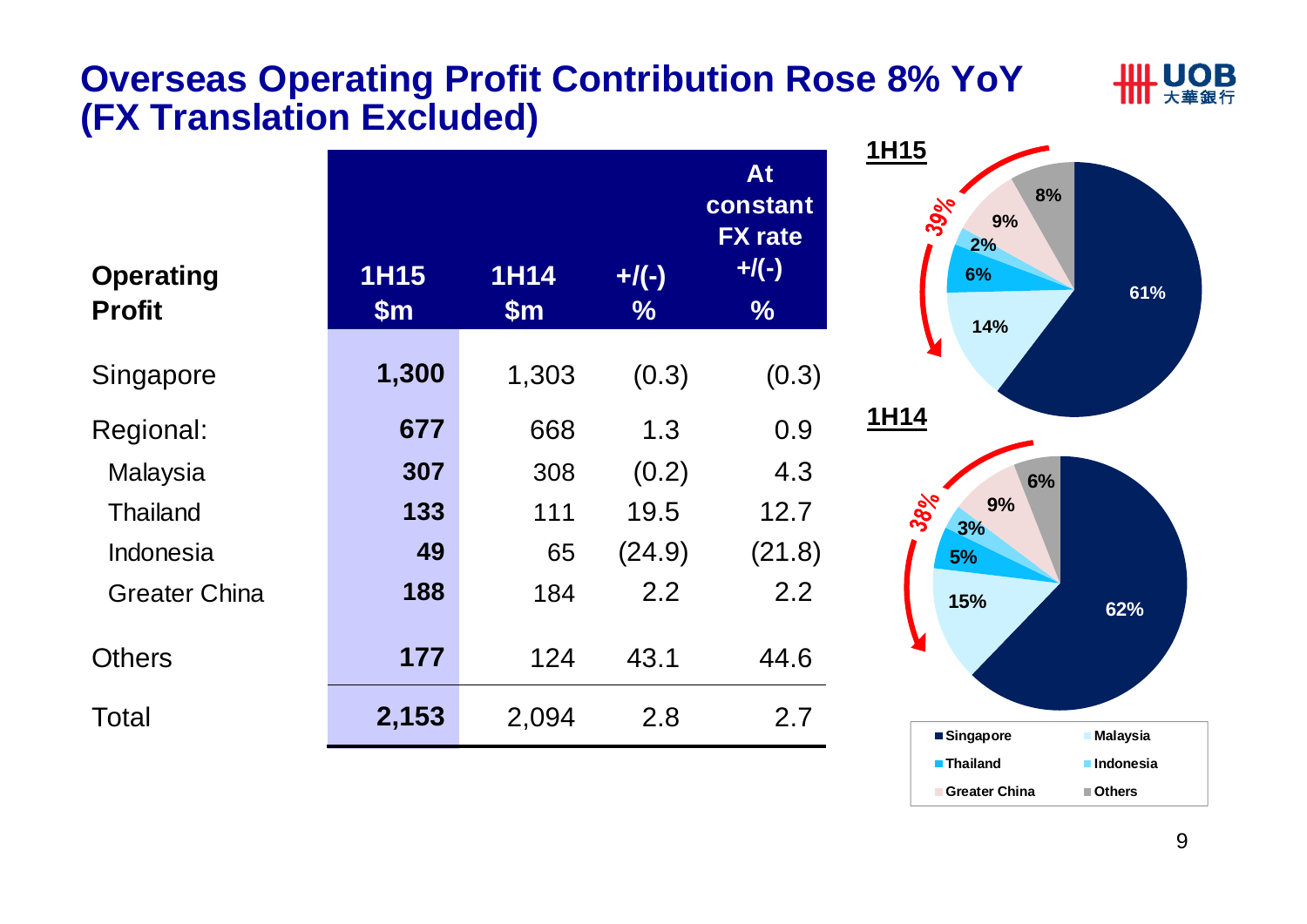### **Loans Increased to \$202b, up 5% YoY and 1% QoQ in Constant Currency Terms**

| <b>Gross Loans</b>   | $J$ un-15<br>\$ <sub>b</sub> | <b>Jun-14</b><br>\$ <sub>b</sub> | $+/(-)$<br>$\frac{9}{6}$ | <b>Mar-15</b><br>\$ <sub>b</sub> | $+$ /(-)<br>$\frac{9}{6}$ | Jun-15<br>8%<br>12%                                                                                    |
|----------------------|------------------------------|----------------------------------|--------------------------|----------------------------------|---------------------------|--------------------------------------------------------------------------------------------------------|
| Singapore            | 115.0                        | 112.0                            | 2.7                      | 114.5                            | 0.5                       | 57%<br>5%<br>5%                                                                                        |
| Regional:            | 71.1                         | 65.1                             | 9.1                      | 72.5                             | (2.0)                     | 13%                                                                                                    |
| Malaysia             | 25.3                         | 25.7                             | (1.5)                    | 25.9                             | (2.3)                     |                                                                                                        |
| <b>Thailand</b>      | 11.0                         | 10.1                             | 9.5                      | 11.4                             | (3.5)                     | Jun-14                                                                                                 |
| Indonesia            | 10.8                         | 10.4                             | 4.1                      | 11.0                             | (1.3)                     | 8%                                                                                                     |
| <b>Greater China</b> | 23.9                         | 19.0                             | 26.1                     | 24.3                             | (1.4)                     | 10%                                                                                                    |
| <b>Others</b>        | 16.3                         | 16.0                             | 1.9                      | 16.3                             | 0.0                       | 6%<br>5%                                                                                               |
| Total                | 202.4                        | 193.1                            | 4.8                      | 203.3                            | (0.5)                     | 58%<br>13%                                                                                             |
|                      |                              |                                  |                          |                                  |                           |                                                                                                        |
|                      |                              |                                  |                          |                                  |                           | ■Singapore<br><b>Malaysia</b><br><b>Thailand</b><br><b>Indonesia</b><br><b>Greater China</b><br>Others |

Note: Loans by geography is classified according to where credit risks reside, largely represented by the borrower's country of incorporation/operation (for non-individuals) and residence (for individuals).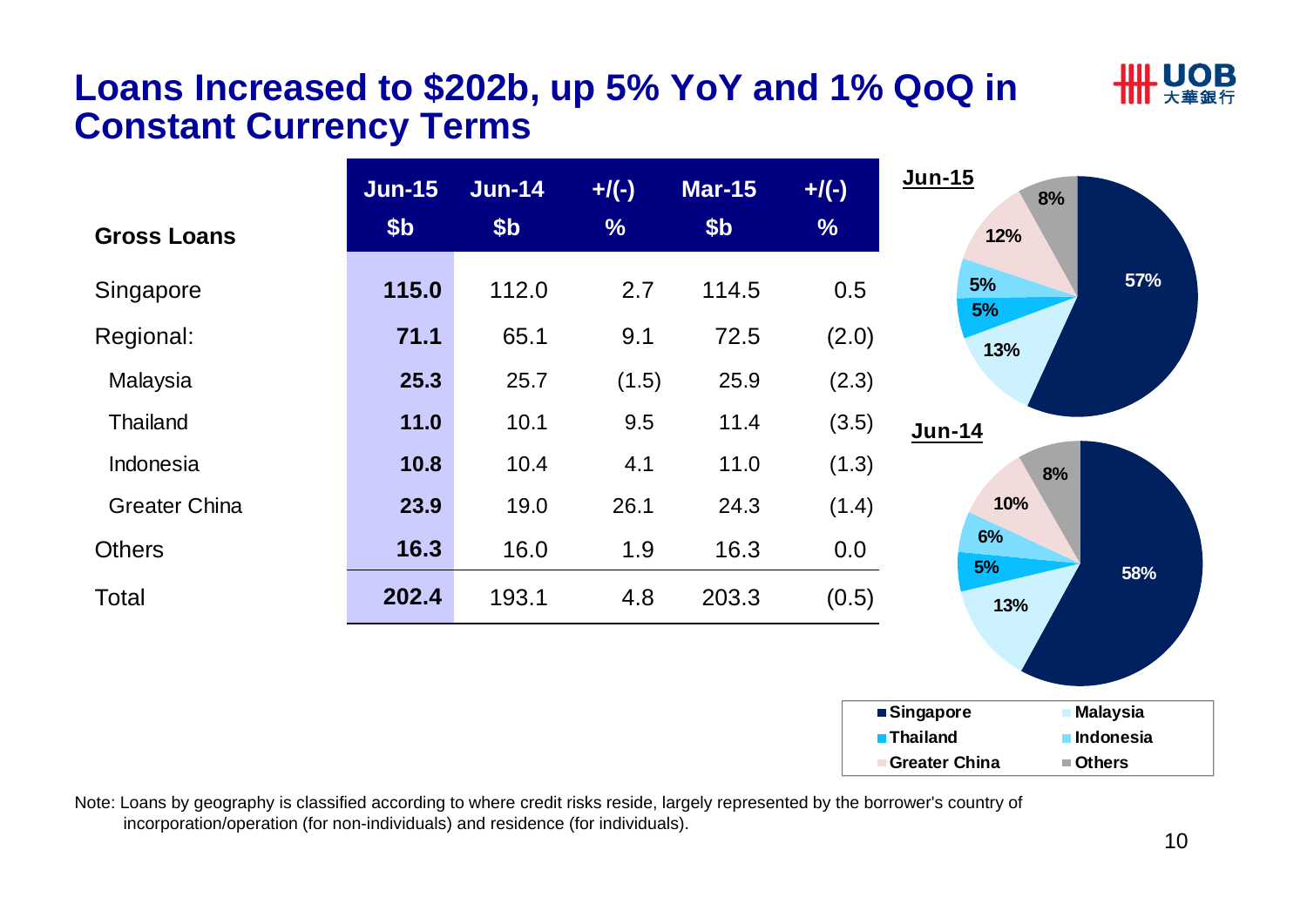### **Healthy Deposit Growth of 12% YoY and 1% QoQ**



|                                    |                             |                                  |                 |                                  |                           | <b>Jun-15</b>  |
|------------------------------------|-----------------------------|----------------------------------|-----------------|----------------------------------|---------------------------|----------------|
| <b>Customer</b><br><b>Deposits</b> | $Jun-15$<br>\$ <sub>b</sub> | <b>Jun-14</b><br>\$ <sub>b</sub> | $+/(-)$<br>$\%$ | <b>Mar-15</b><br>\$ <sub>b</sub> | $+$ /(-)<br>$\frac{9}{6}$ | 8%<br>5%<br>3% |
| <b>Singapore</b>                   | 163.5                       | 143.9                            | 13.6            | 159.1                            | 2.8                       | 5%<br>11%      |
| Regional:                          | 57.5                        | 57.4                             | 0.2             | 61.6                             | (6.6)                     |                |
| Malaysia                           | 27.2                        | 28.0                             | (2.7)           | 28.0                             | (3.0)                     |                |
| <b>Thailand</b>                    | 11.0                        | 9.4                              | 16.6            | 11.9                             | (7.9)                     | <b>Jun-14</b>  |
| Indonesia                          | 6.6                         | 6.1                              | 8.1             | 7.1                              | (7.0)                     |                |
| <b>Greater China</b>               | 12.7                        | 13.9                             | (8.4)           | 14.5                             | (12.3)                    | 7%<br>6%<br>3% |
| <b>Others</b>                      | 20.5                        | 14.8                             | 38.0            | 18.7                             | 9.2                       | 4%             |
| Total                              | 241.5                       | 216.1                            | 11.7            | 239.4                            | 0.9                       | 13%            |



**Indonesia**

**67%**

**68%**

**Singapore Malaysia**

**Thailand**

**Greater China**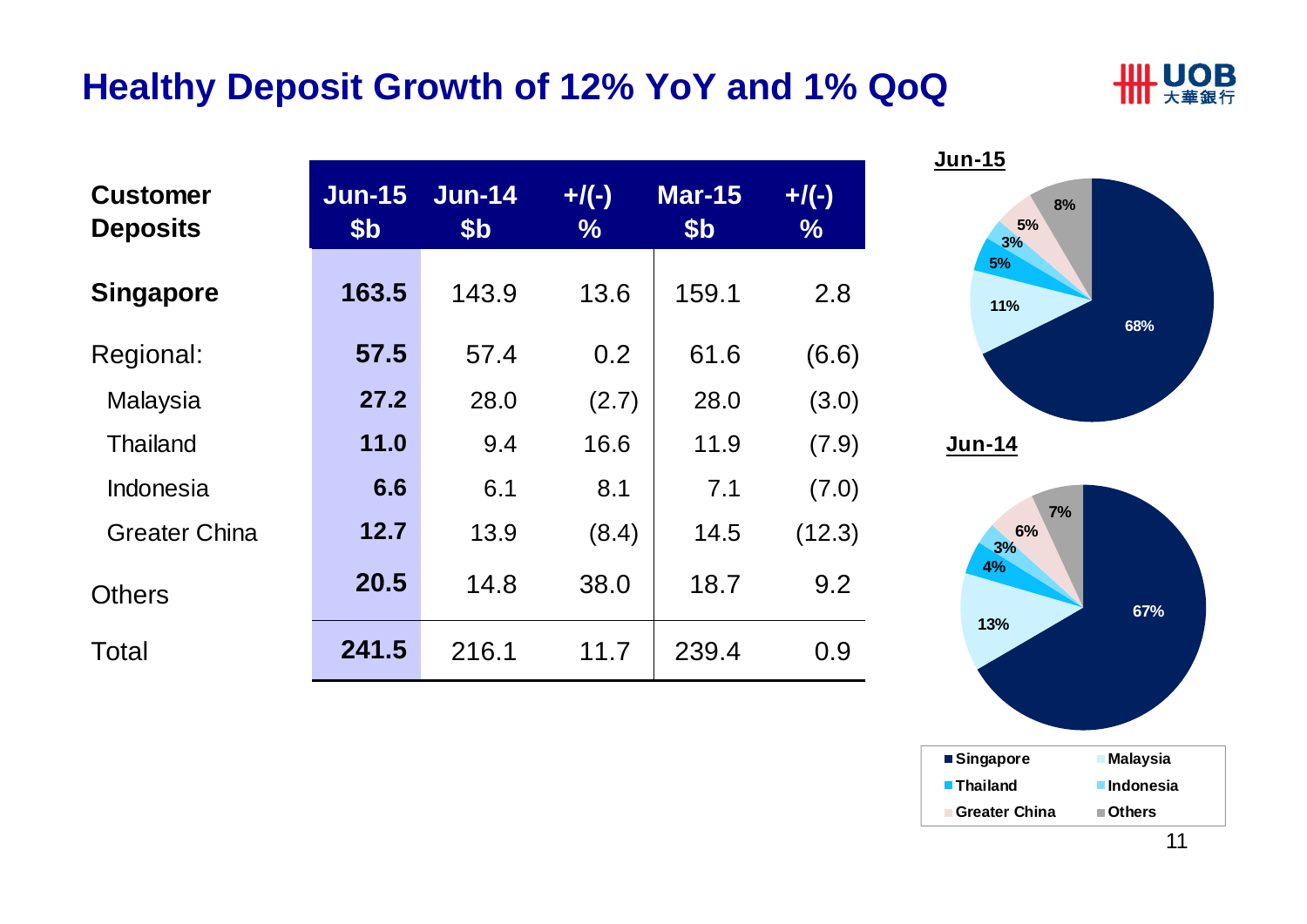### **Stable Liquidity Position**



#### **Customer Loans and Deposits; LDR and LCR**

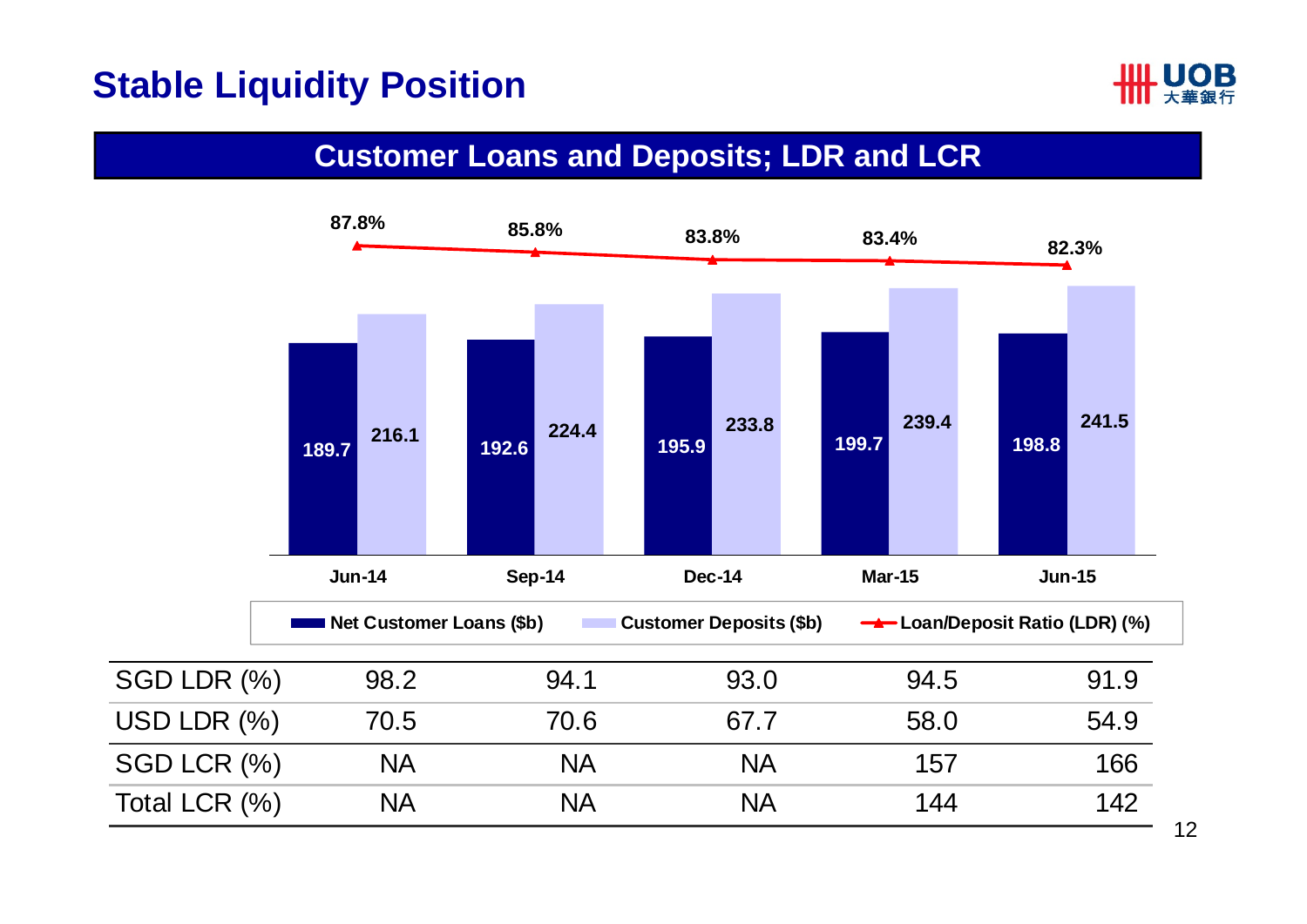# **Stable NPL Ratio at 1.2%**





Note: Non-performing loans by geography is classified according to where credit risks reside, largely represented by the borrower's country of incorporation/operation (for non-individuals) and residence (for individuals).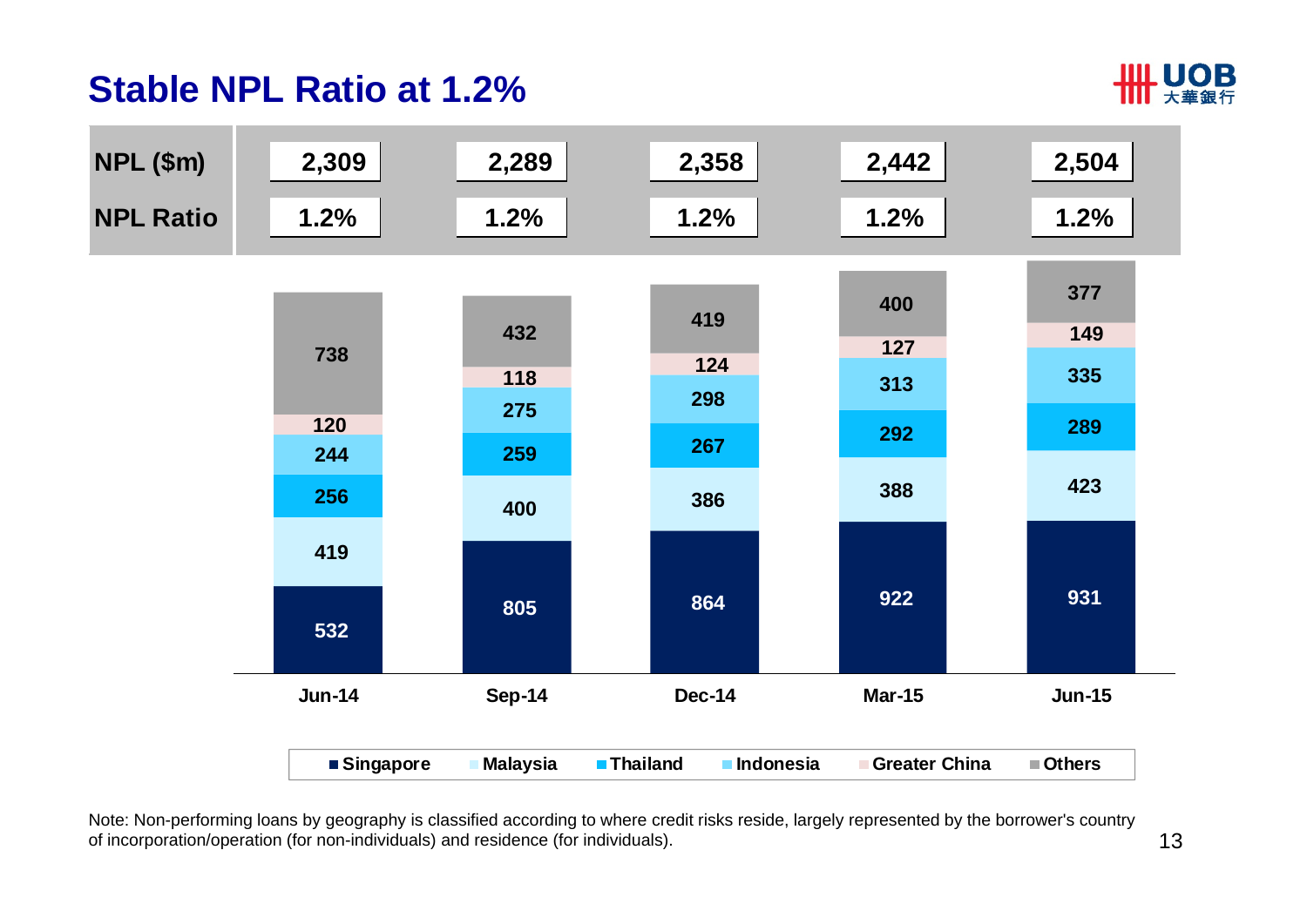### **Strong Allowances Coverage**



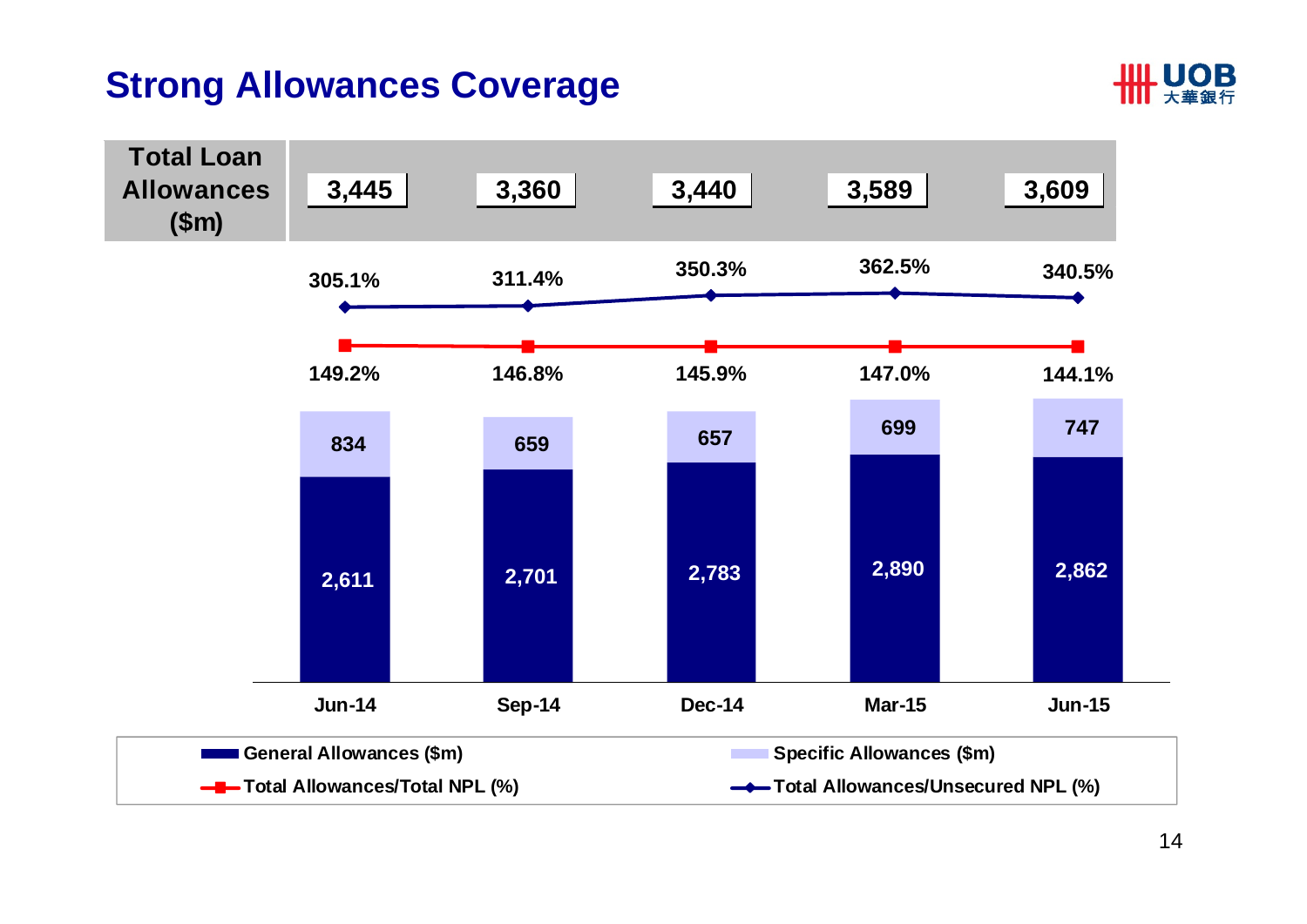## **Capital Ratios Remained Strong**



#### **Capital Adequacy Ratios (CAR)**



1 based on final rules effective 1 Jan 2018.

2 Leverage ratio is calculated based on the revised MAS Notice 637 which took effect from 1 January 2015. A minimum requirement of 3% is applied during the parallel run period from 1 January 2013 to 1 January 2017.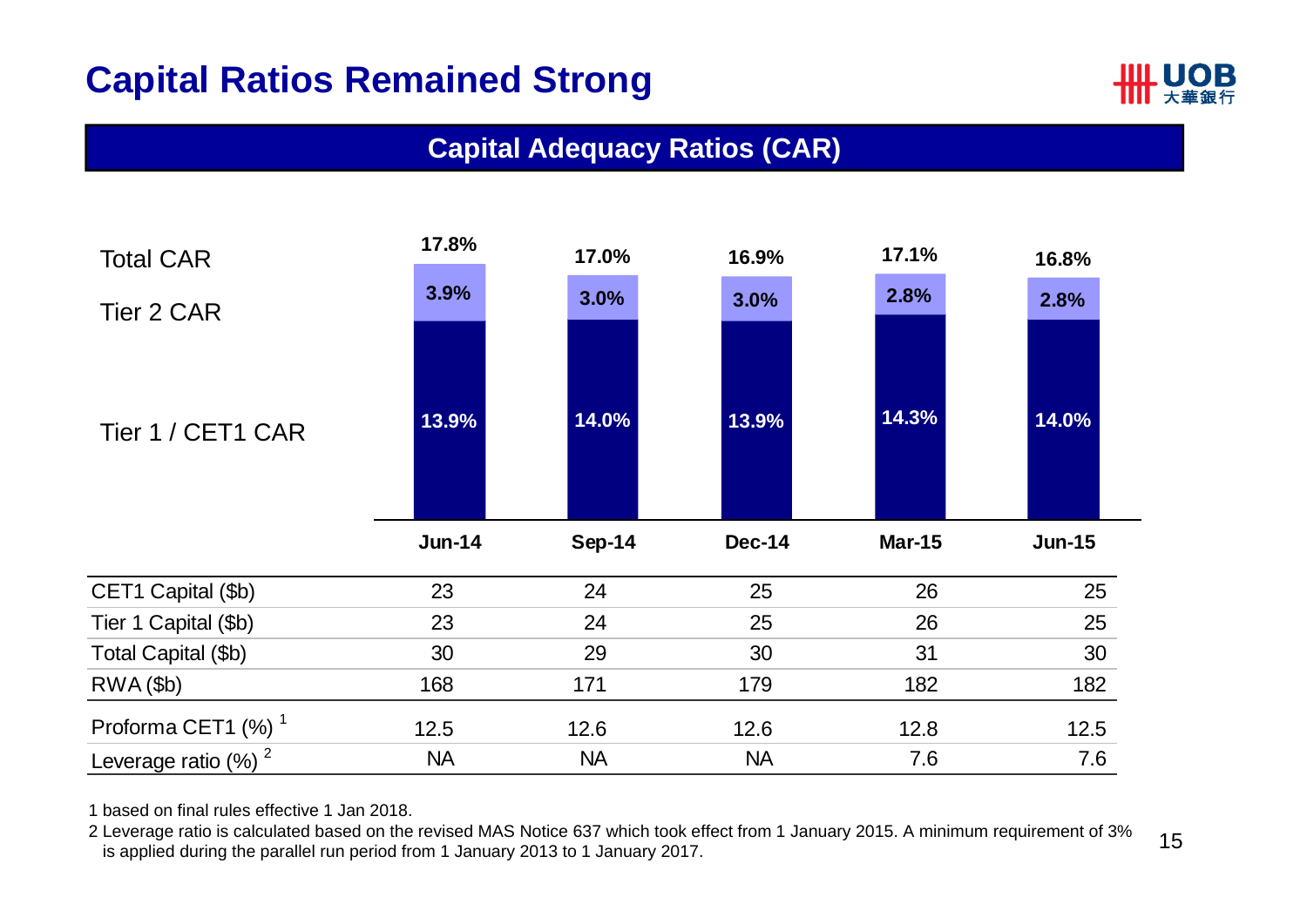### **Interim Dividend**



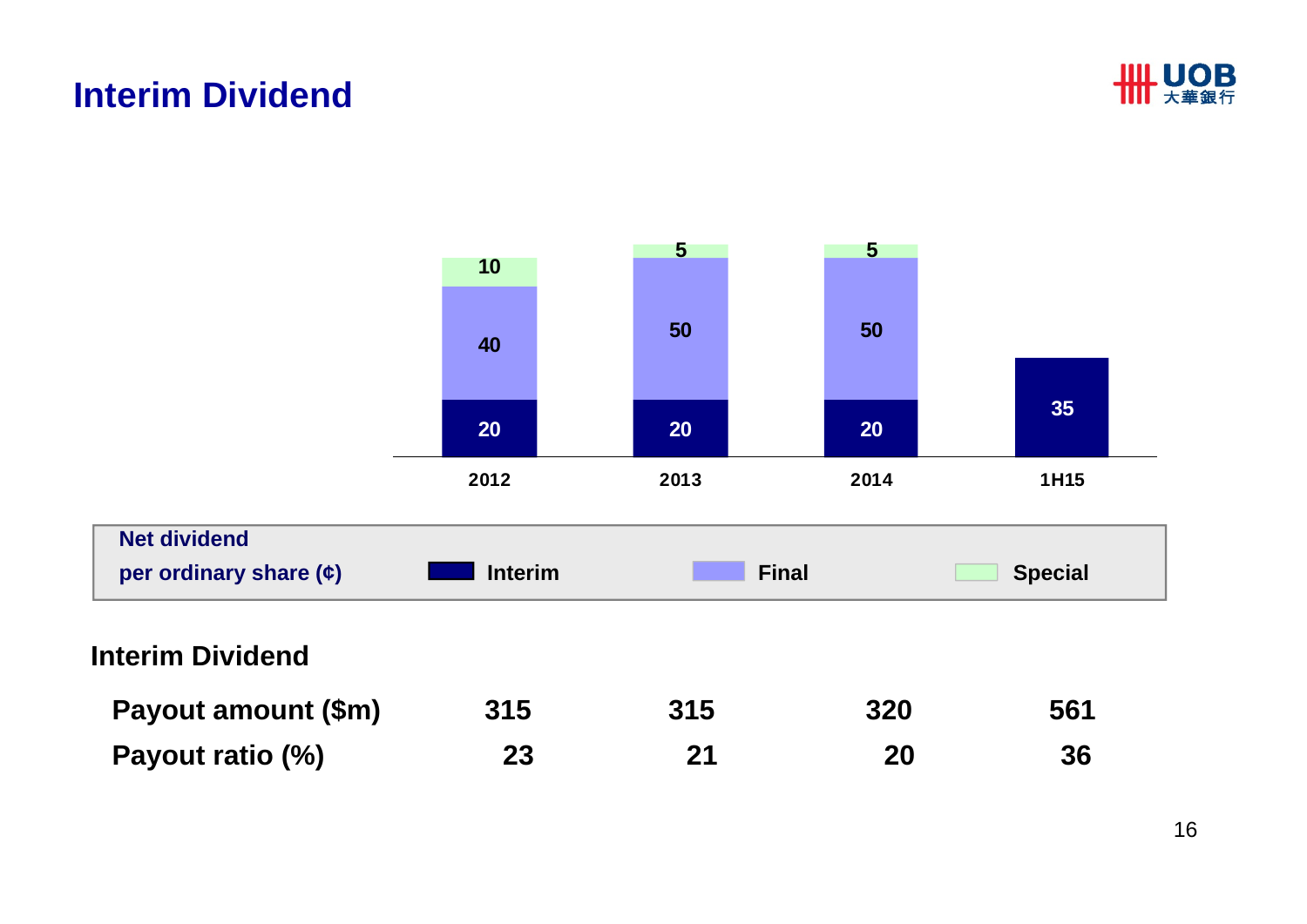# **Singapore – Summarised Income Statement**



|                                               | <b>1H15</b> | <b>1H14</b> | $+$ /(-)      | <b>2Q15</b>   | <b>1Q15</b>     | $+$ /(-)      |
|-----------------------------------------------|-------------|-------------|---------------|---------------|-----------------|---------------|
|                                               | \$m\$       | \$m\$       | $\frac{9}{6}$ | $\mathsf{Sm}$ | \$m\$           | $\frac{9}{6}$ |
| Net interest income                           | 1,322       | 1,217       | 8.7           | 678           | 644             | 5.2           |
| Fee and commission income                     | 543         | 490         | 10.9          | 275           | 267             | 2.9           |
| Other non-interest income                     | 357         | 428         | (16.5)        | 149           | 208             | (28.1)        |
| <b>Total income</b>                           | 2,222       | 2,134       | 4.1           | 1,102         | 1,120           | (1.5)         |
| Less: Total expenses                          | 923         | 831         | 11.0          | 464           | 458             | 1.3           |
| <b>Operating profit</b>                       | 1,300       | 1,303       | (0.3)         | 638           | 661             | (3.5)         |
| Less: Allowances for credit &<br>other losses | 226         | 193         | 17.4          | 110           | 116             | (5.0)         |
| Add: Associates & joint ventures              | 44          | 37          | 18.1          | 32            | 12 <sup>°</sup> | >100.0        |
| <b>Profit before tax</b>                      | 1,117       | 1,147       | (2.6)         | 560           | 557             | 0.6           |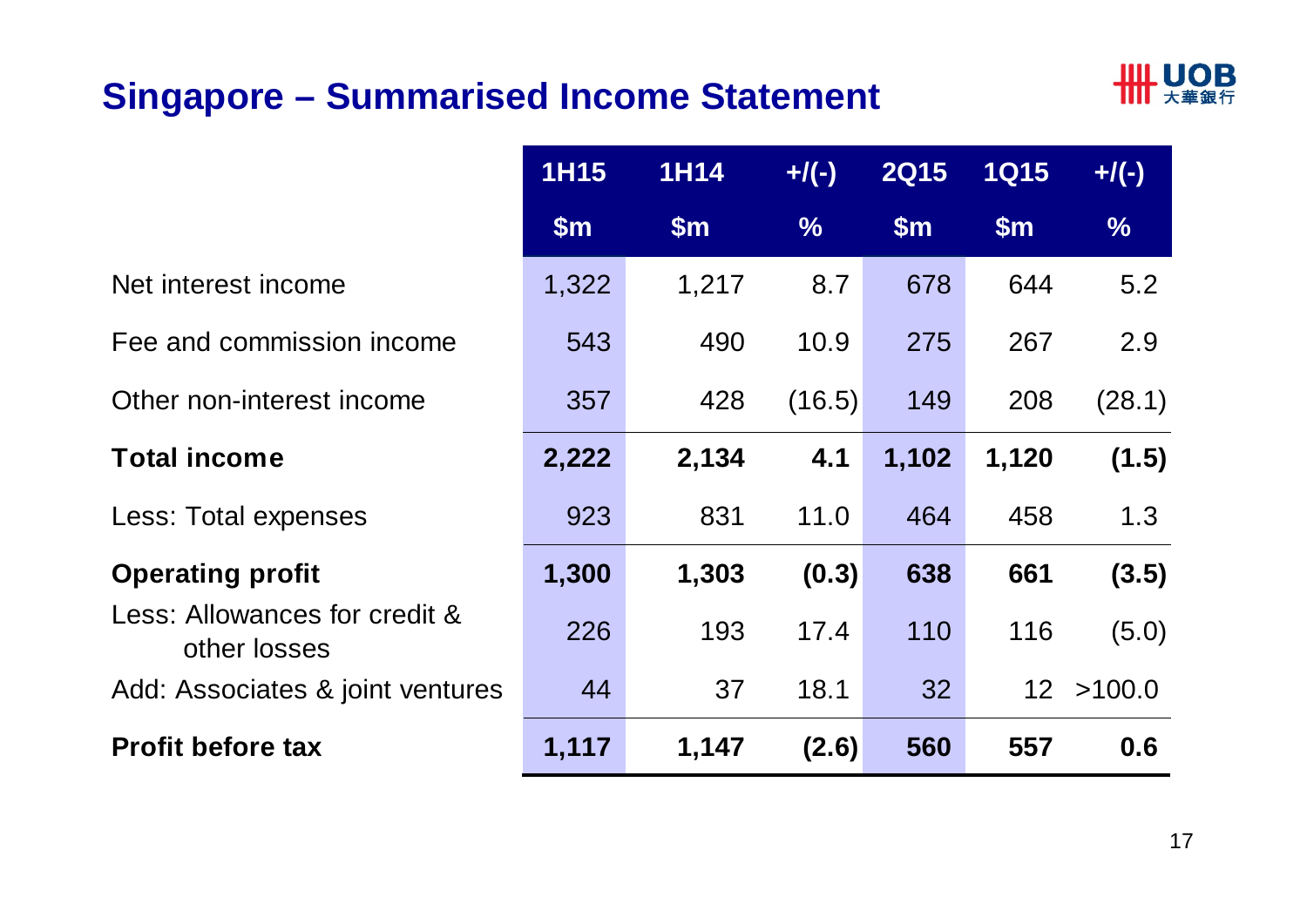# **Singapore – Key Financial Indicators**



|                            | <b>1H15</b>   | <b>1H14</b>   | $+/(-)$ | <b>2Q15</b>   | <b>1Q15</b>   | $+$ /(-) |
|----------------------------|---------------|---------------|---------|---------------|---------------|----------|
|                            | $\frac{0}{0}$ | $\frac{0}{0}$ | % pt    | $\frac{9}{6}$ | $\frac{9}{6}$ | % pt     |
| Net interest margin        | 1.40          | 1.33          | 0.07    | 1.43          | 1.38          | 0.05     |
| Non-NII/Total income       | 40.5          | 43.0          | (2.5)   | 38.5          | 42.4          | (3.9)    |
| Expense/Total income       | 41.5          | 38.9          | 2.6     | 42.1          | 40.9          | 1.2      |
| Customer loans (net) - \$b | 128.9         | 124.0         | 4.0%    | 128.9         | 128.1         | 0.6%     |
| Customer deposits - \$b    | 163.5         | 143.9         | 13.6%   | 163.5         | 159.1         | 2.8%     |
| Loan/Deposit               | 78.8          | 86.2          | (7.4)   | 78.8          | 80.5          | (1.7)    |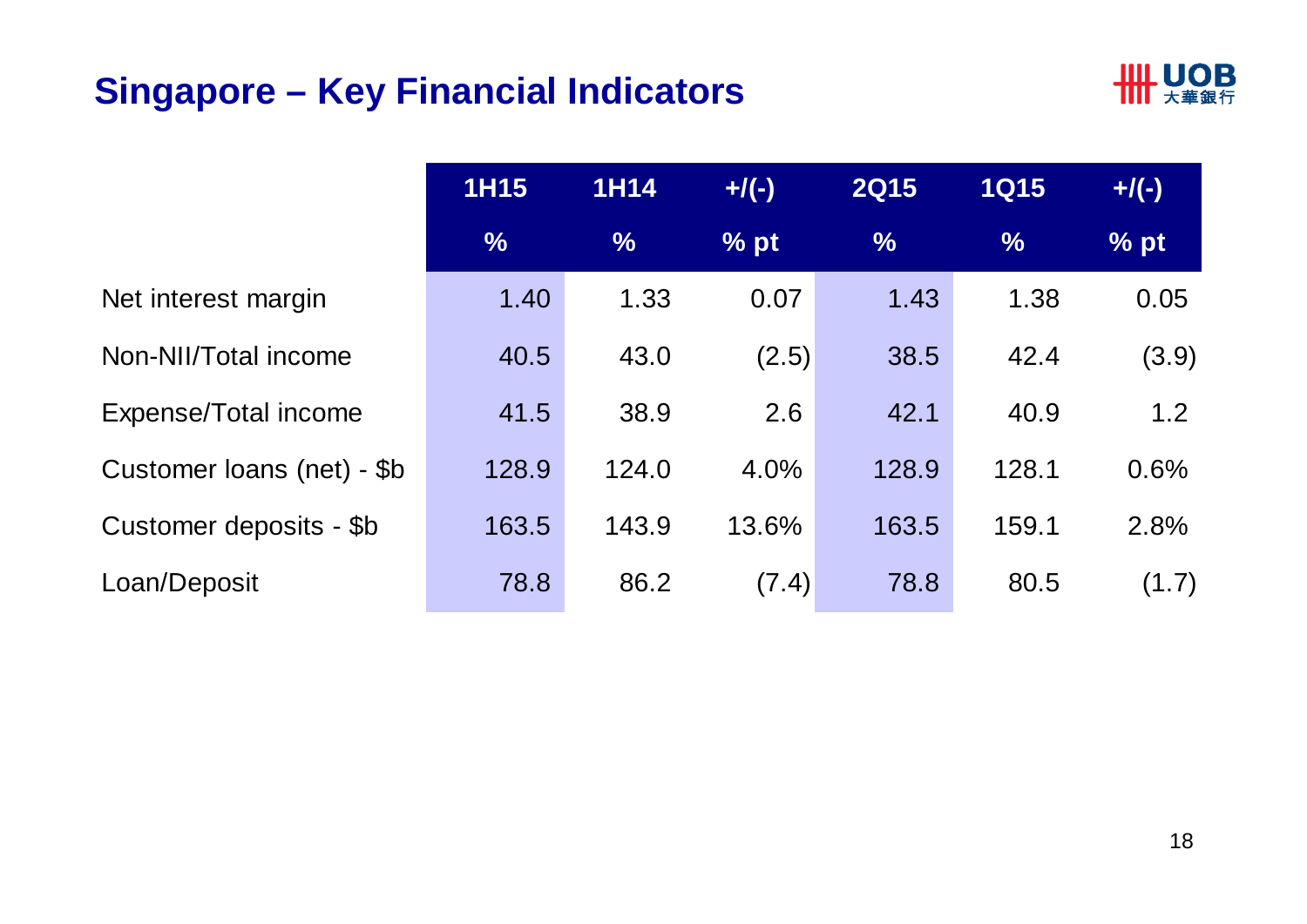### **Malaysia – Summarised Income Statement**



|                                               | <b>1H15</b>    | 1H14        | $+/(-)$       | <b>2Q15</b> | <b>1Q15</b> | $+$ /(-)      |
|-----------------------------------------------|----------------|-------------|---------------|-------------|-------------|---------------|
|                                               | <b>RM'm</b>    | <b>RM'm</b> | $\frac{9}{6}$ | <b>RM'm</b> | <b>RM'm</b> | $\frac{9}{6}$ |
| Net interest income                           | 978            | 888         | 10.1          | 475         | 503         | (5.6)         |
| Fee and commission income                     | 285            | 286         | (0.3)         | 145         | 140         | 3.6           |
| Other non-interest income                     | 110            | 111         | (0.9)         | 54          | 56          | (3.6)         |
| <b>Total income</b>                           | 1,373          | 1,285       | 6.8           | 674         | 699         | (3.6)         |
| Less: Total expenses                          | 543            | 489         | 11.0          | 289         | 254         | 13.8          |
| <b>Operating profit</b>                       | 830            | 796         | 4.3           | 385         | 445         | (13.5)        |
| Less: Allowances for credit &<br>other losses | 74             | 105         | (29.5)        | 12          | 62          | (80.6)        |
| Add: Associates & joint ventures              | 2 <sup>1</sup> | 77          | (97.4)        | $\mathbf 1$ | 1           |               |
| <b>Profit before tax</b>                      | 758            | 768         | (1.3)         | 374         | 384         | (2.6)         |
| <b>Profit before tax (S\$m)</b>               | 280            | 297         | (5.6)         | 137         | 143         | (4.5)         |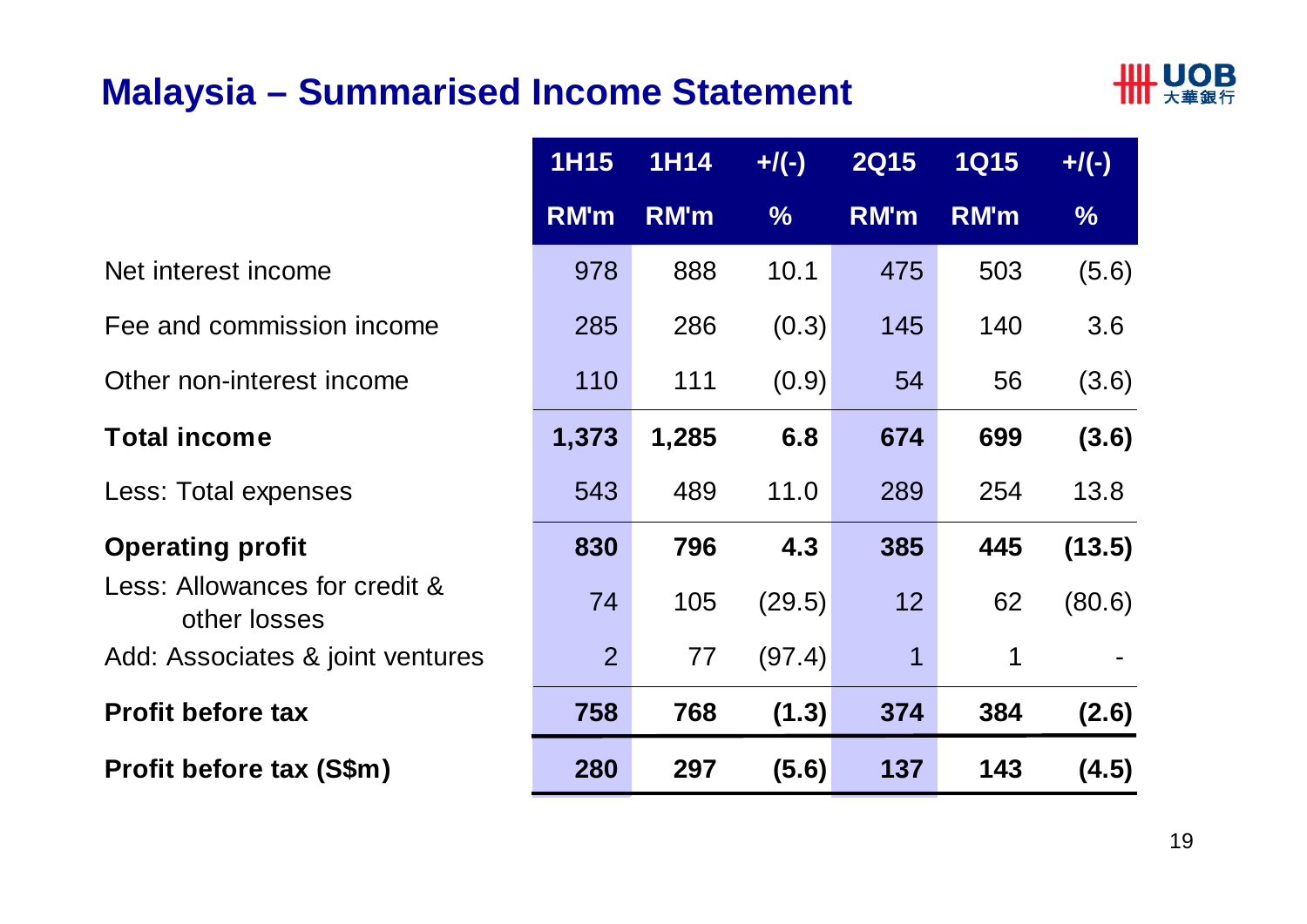### **Malaysia – Key Financial Indicators**



|                             | <b>1H15</b>   | <b>1H14</b>   | $+/(-)$ | <b>2Q15</b>   | <b>1Q15</b>   | $+$ /(-) |
|-----------------------------|---------------|---------------|---------|---------------|---------------|----------|
|                             | $\frac{0}{0}$ | $\frac{0}{0}$ | % pt    | $\frac{9}{6}$ | $\frac{9}{6}$ | % pt     |
| Net interest margin         | 2.28          | 2.13          | 0.15    | 2.21          | 2.35          | (0.14)   |
| Non-NII/Total income        | 28.8          | 30.9          | (2.1)   | 29.5          | 28.0          | 1.5      |
| Expense/Total income        | 39.5          | 38.1          | 1.4     | 42.9          | 36.3          | 6.6      |
| Customer Ioans (net) - RM'b | 71.3          | 66.9          | 6.6%    | 71.3          | 70.8          | 0.7%     |
| Customer deposits - RM'b    | 76.3          | 71.9          | 6.2%    | 76.3          | 75.6          | 1.0%     |
| Loan/Deposit                | 93.4          | 93.1          | 0.3     | 93.4          | 93.7          | (0.3)    |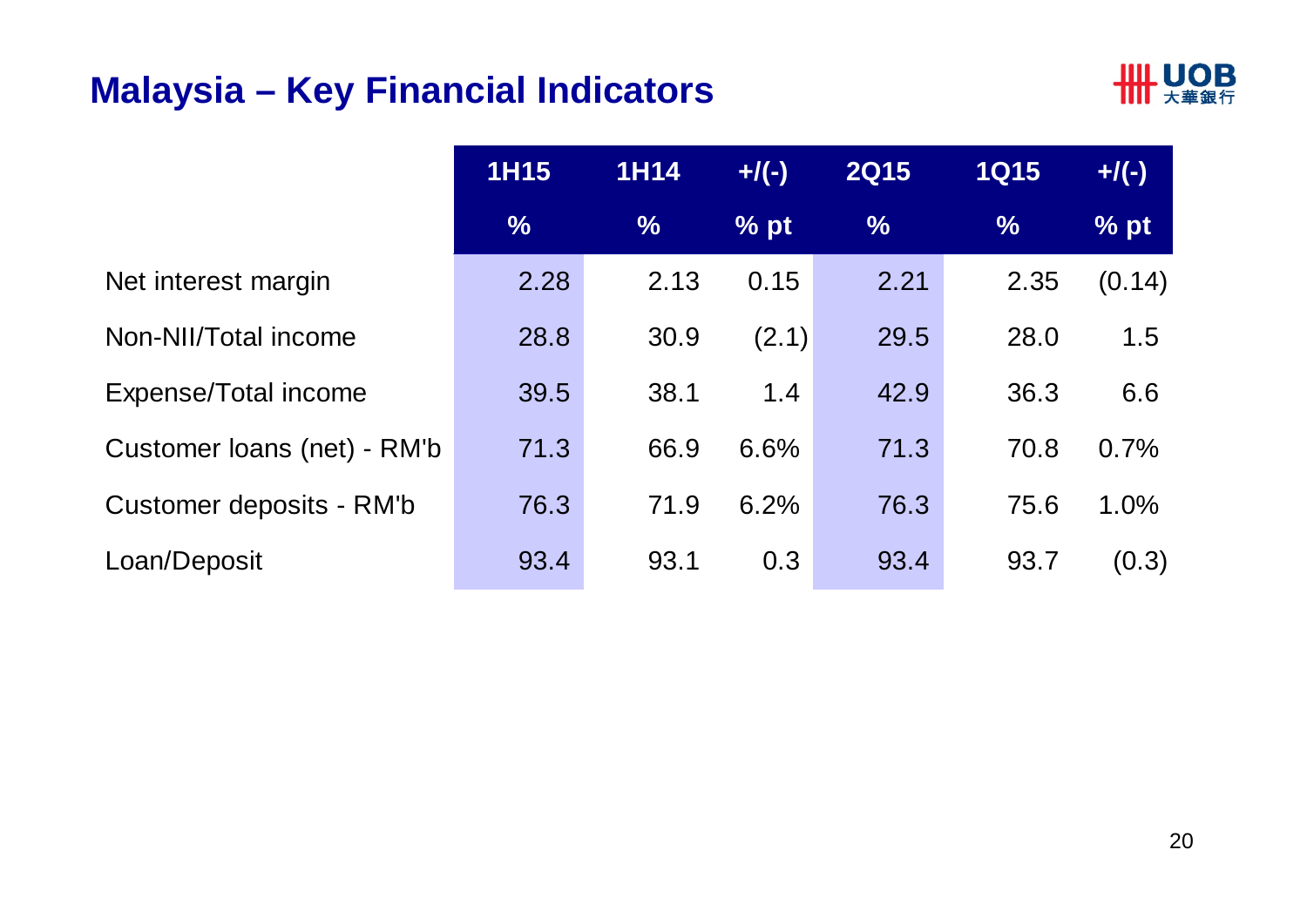### **Thailand – Summarised Income Statement**



|                                               | <b>1H15</b>  | <b>1H14</b>  | $+$ /(-)      | <b>2Q15</b>  | <b>1Q15</b> | $+$ /(-)      |
|-----------------------------------------------|--------------|--------------|---------------|--------------|-------------|---------------|
|                                               | <b>THB'm</b> | <b>THB'm</b> | $\frac{0}{0}$ | <b>THB'm</b> | THB'm       | $\frac{9}{6}$ |
| Net interest income                           | 6,433        | 5,967        | 7.8           | 3,205        | 3,228       | (0.7)         |
| Fee and commission income                     | 2,836        | 2,338        | 21.3          | 1,512        | 1,324       | 14.2          |
| Other non-interest income                     | 109          |              | (9) > 100.0   | 50           | 59          | (15.3)        |
| <b>Total income</b>                           | 9,378        | 8,296        | 13.0          | 4,767        | 4,611       | 3.4           |
| Less: Total expenses                          | 6,137        | 5,420        | 13.2          | 3,205        | 2,932       | 9.3           |
| <b>Operating profit</b>                       | 3,241        | 2,876        | 12.7          | 1,562        | 1,679       | (7.0)         |
| Less: Allowances for credit &<br>other losses | 960          | 989          | (2.9)         | 496          | 464         | 6.9           |
| <b>Profit before tax</b>                      | 2,281        | 1,887        | 20.9          | 1,066        | 1,215       | (12.3)        |
| Profit before tax (S\$m)                      | 93           | 73           | 28.0          | 43           | 51          | (16.1)        |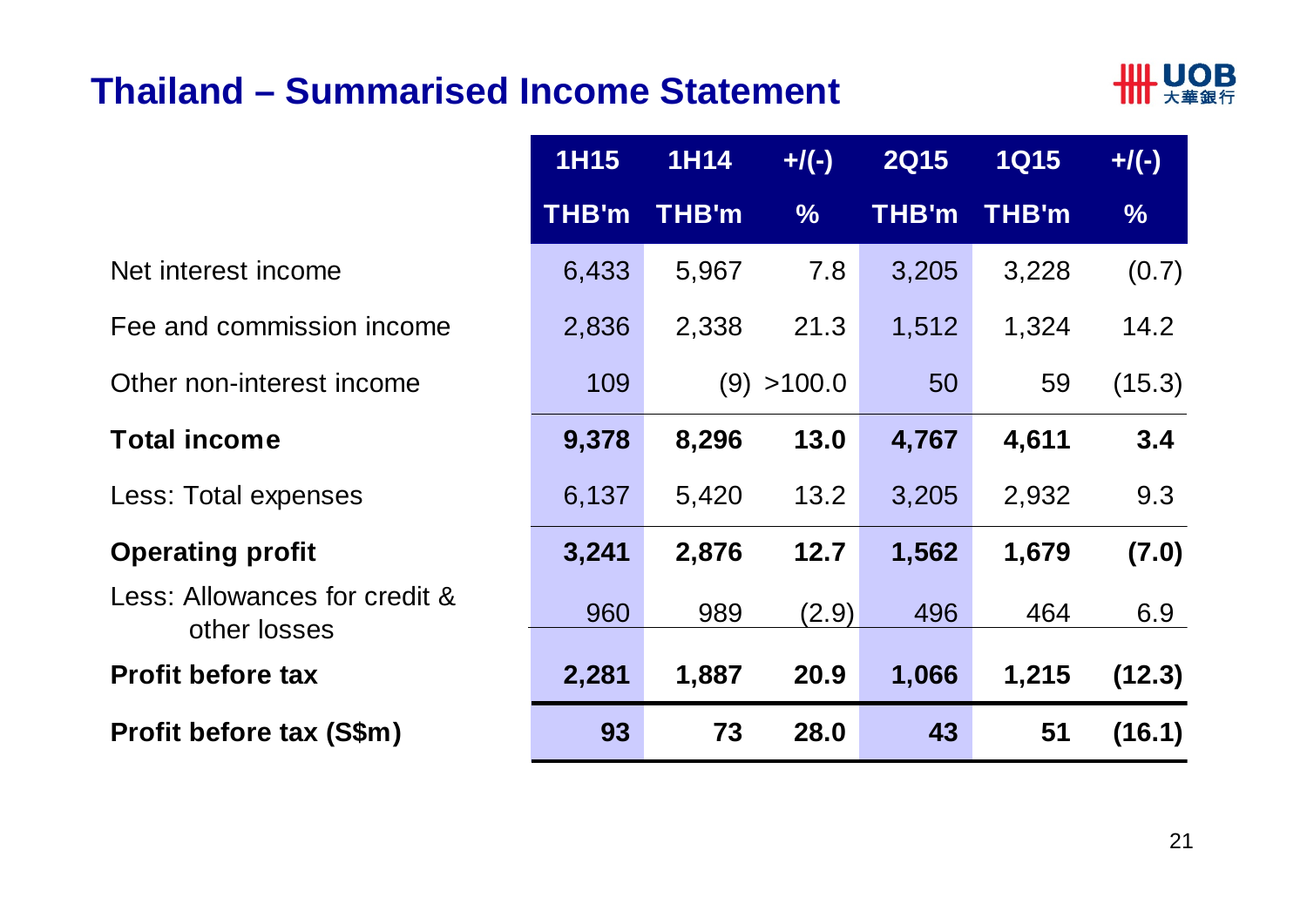### **Thailand – Key Financial Indicators**



| <b>1H15</b> | <b>1H14</b> | $+$ /(-) | <b>2Q15</b> | <b>1Q15</b>   | $+$ /(-)  |
|-------------|-------------|----------|-------------|---------------|-----------|
| $\%$        | $\%$        | $%$ pt   | $\%$        | $\frac{9}{6}$ | % pt      |
| 3.43        | 3.33        | 0.10     | 3.39        | 3.48          | (0.09)    |
| 31.4        | 28.1        | 3.3      | 32.8        | 30.0          | 2.8       |
| 65.4        | 65.3        | 0.1      | 67.2        | 63.6          | 3.6       |
| 266.5       | 252.1       | 5.7%     | 266.5       | 260.4         | 2.3%      |
| 275.4       | 244.4       | 12.7%    | 275.4       | 281.7         | $(2.2\%)$ |
| 96.8        | 103.2       | (6.4)    | 96.8        | 92.5          | 4.3       |
|             |             |          |             |               |           |
| 96.8        | 94.7        | 2.1      | 96.8        | 92.5          | 4.3       |
|             |             |          |             |               |           |

\* UOB(Thai) offers bills of exchange to customers as an alternative deposit product, common in Thailand's market. This product serves as an alternative funding source and is reflected separately from deposits.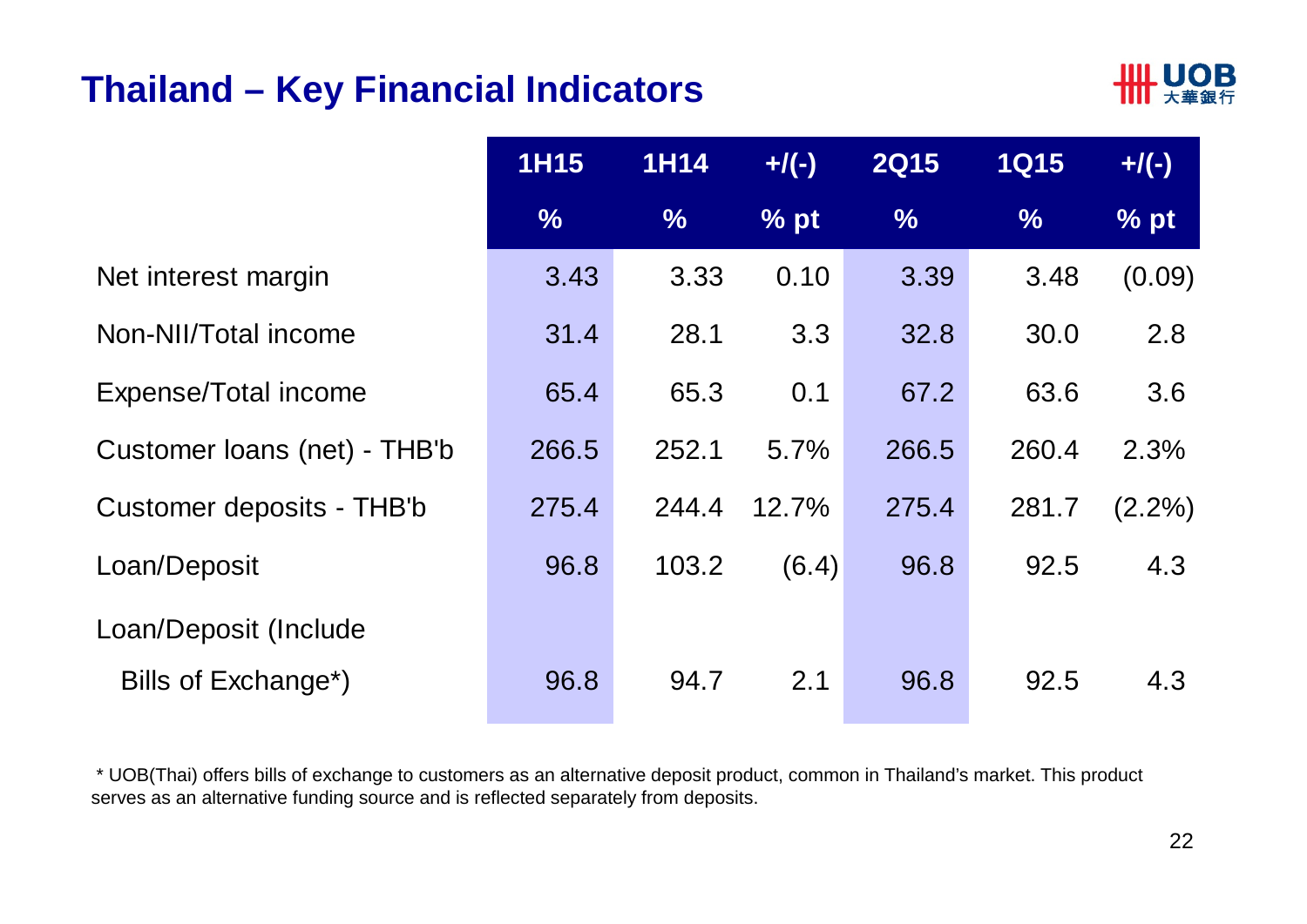### **Indonesia – Summarised Income Statement**



|                                               | <b>1H15</b>  | <b>1H14</b>  | $+/(-)$       | <b>2Q15</b>  | <b>1Q15</b>  | $+$ /(-)      |
|-----------------------------------------------|--------------|--------------|---------------|--------------|--------------|---------------|
|                                               | <b>IDR'b</b> | <b>IDR'b</b> | $\frac{0}{0}$ | <b>IDR'b</b> | <b>IDR'b</b> | $\frac{9}{6}$ |
| Net interest income                           | 1,307        | 1,380        | (5.3)         | 628          | 679          | (7.5)         |
| Fee and commission income                     | 355          | 347          | 2.3           | 194          | 161          | 20.5          |
| Other non-interest income                     | 176          | 135          | 30.4          | 100          | 76           | 31.6          |
| <b>Total income</b>                           | 1,838        | 1,862        | (1.3)         | 922          | 916          | 0.7           |
| Less: Total expenses                          | 1,369        | 1,262        | 8.5           | 685          | 684          | 0.1           |
| <b>Operating profit</b>                       | 469          | 600          | (21.8)        | 237          | 232          | 2.2           |
| Less: Allowances for credit &<br>other losses | 270          | 235          | 14.9          | 137          | 133          | 3.0           |
| <b>Profit before tax</b>                      | 199          | 365          | (45.5)        | 100          | 99           | 1.0           |
| Profit before tax (S\$m)                      | 21           | 40           | (47.9)        | 10           | 10           | (2.7)         |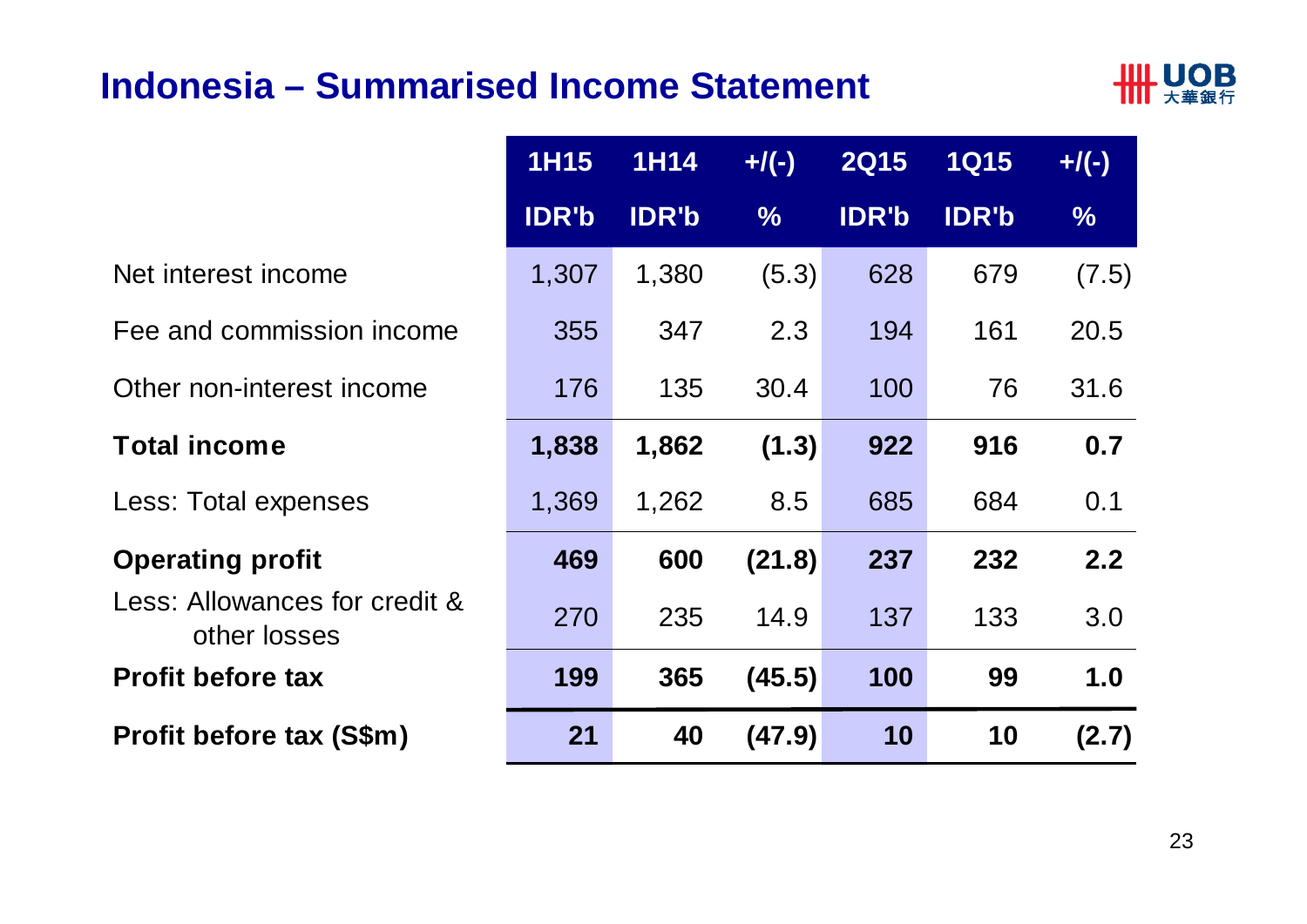### **Indonesia – Key Financial Indicators**



|                              | <b>1H15</b>   | <b>1H14</b>   | $+$ /(-) | <b>2Q15</b>   | <b>1Q15</b>   | $+$ /(-)  |
|------------------------------|---------------|---------------|----------|---------------|---------------|-----------|
|                              | $\frac{9}{6}$ | $\frac{0}{6}$ | % pt     | $\frac{0}{6}$ | $\frac{9}{6}$ | % pt      |
| Net interest margin          | 3.83          | 4.52          | (0.69)   | 3.58          | 4.10          | (0.52)    |
| Non-NII/Total income         | 28.9          | 25.9          | 3.0      | 31.9          | 25.9          | 6.0       |
| Expense/Total income         | 74.5          | 67.8          | 6.7      | 74.3          | 74.7          | (0.4)     |
| Customer Ioans (net) - IDR't | 54.0          | 53.4          | 1.2%     | 54.0          | 55.0          | $(1.8\%)$ |
| Customer deposits - IDR't    | 65.7          | 58.4          | 12.6%    | 65.7          | 67.8          | $(3.1\%)$ |
| Loan/Deposit                 | 82.2          | 91.4          | (9.2)    | 82.2          | 81.0          | 1.2       |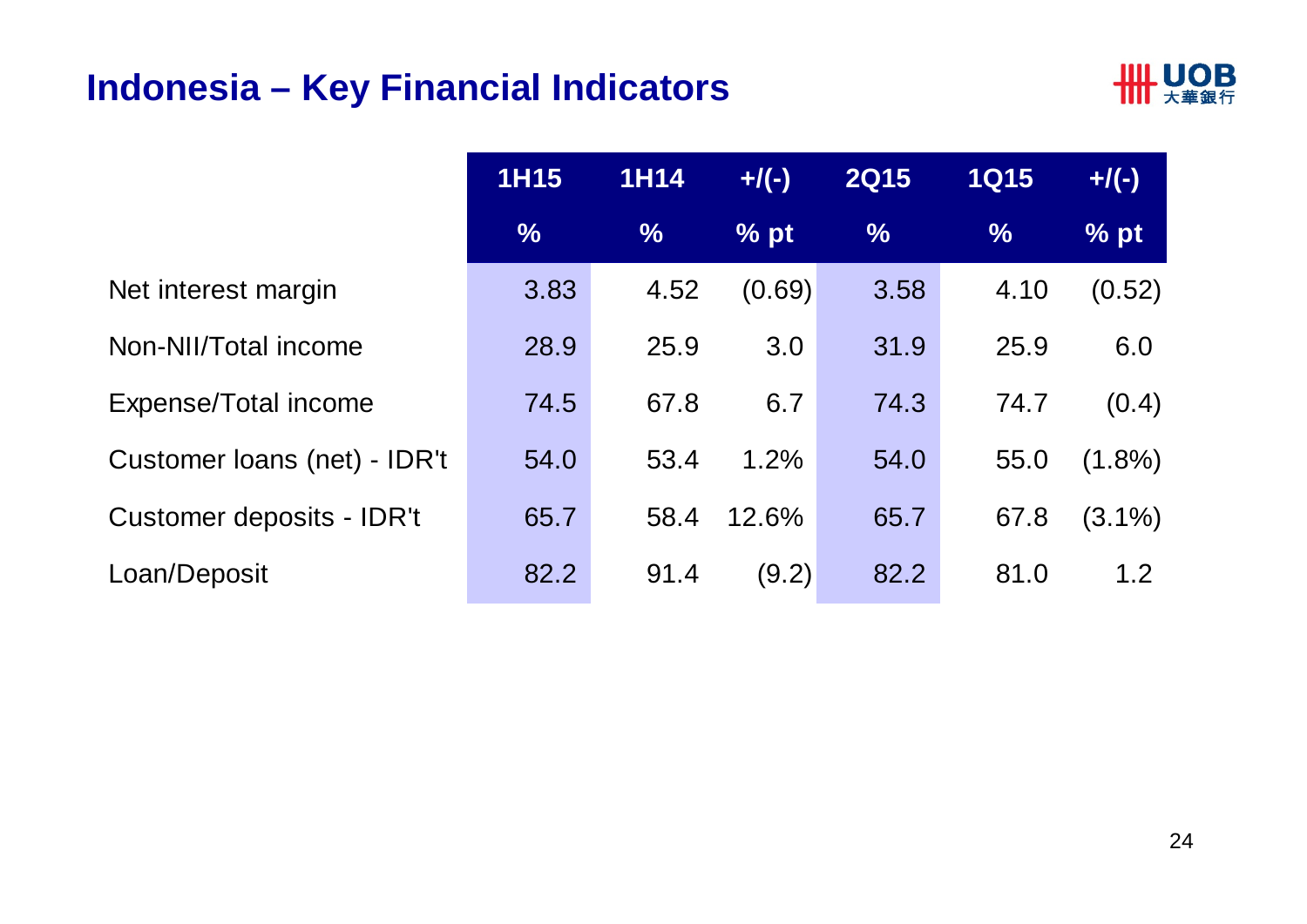### **Greater China – Summarised Income Statement**



|                                               | <b>1H15</b>    | 1H <sub>14</sub> | $+/(-)$       | <b>2Q15</b>     | <b>1Q15</b> | $+/(-)$       |
|-----------------------------------------------|----------------|------------------|---------------|-----------------|-------------|---------------|
|                                               | $\mathsf{Sm}$  | $\mathsf{Sm}$    | $\frac{9}{6}$ | $\mathsf{Sm}$   | \$m\$       | $\frac{9}{6}$ |
| Net interest income                           | 193            | 176              | 10.0          | 97              | 97          | (0.1)         |
| Fee and commission income                     | 56             | 54               | 2.6           | 29              | 27          | 8.8           |
| Other non-interest income                     | 92             | 74               | 23.6          | 44              | 48          | (8.3)         |
| <b>Total income</b>                           | 341            | 304              | 12.0          | 170             | 171         | (1.0)         |
| Less: Total expenses                          | 153            | 120              | 27.0          | 78              | 74          | 5.9           |
| <b>Operating profit</b>                       | 188            | 184              | 2.2           | 91              | 97          | (6.2)         |
| Less: Allowances for credit &<br>other losses | $\overline{1}$ | 15               | (90.7)        | $\overline{4}$  |             | (2) > 100.0   |
| Add: Associates & joint ventures              | 10             | $\overline{2}$   | >100.0        | $5\overline{)}$ | 5           | (1.3)         |
| <b>Profit before tax</b>                      | 197            | 171              | 14.9          | 92              | 104         | (11.8)        |